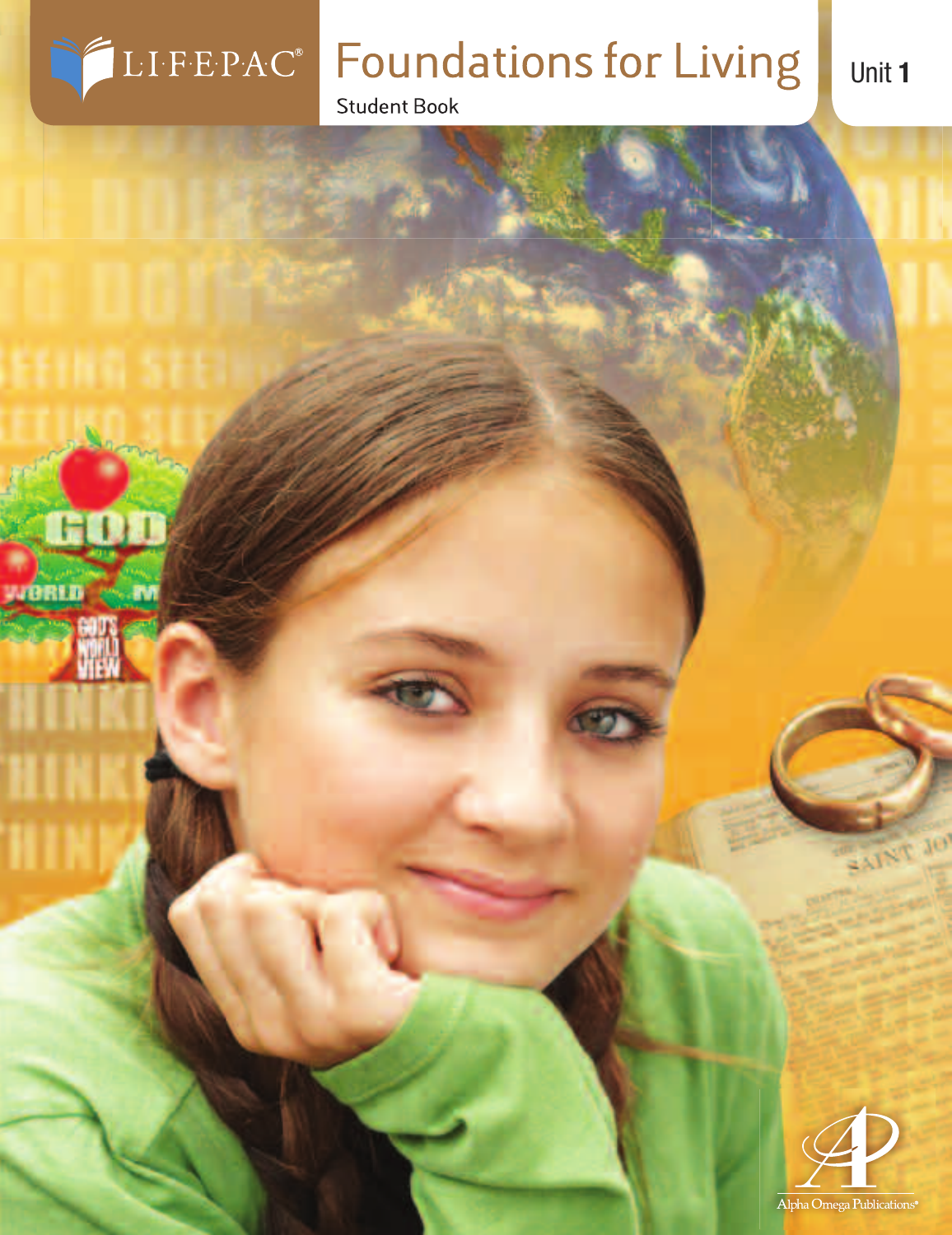## **FOUNDATIONS FOR LIVING Studies in the Christian Worldview: Unit 1**

# **What is a Biblical Worldview?**

|                                     | ii.            |
|-------------------------------------|----------------|
|                                     | 2              |
| <b>THE ANCIENT GREEK WORLDVIEW</b>  |                |
|                                     | 9              |
|                                     | 15             |
|                                     | 17             |
| <b>THE ANCIENT HEBREW WORLDVIEW</b> | 26             |
|                                     | 26             |
|                                     | 29             |
|                                     | 31             |
| <b>CONFLICTING WORLDVIEWS</b>       | 41             |
|                                     | 4 <sub>1</sub> |
|                                     | 43             |
| <b>GLOSSARY</b>                     | 49             |
| <b>RECOMMENDED RESOURCES</b>        |                |

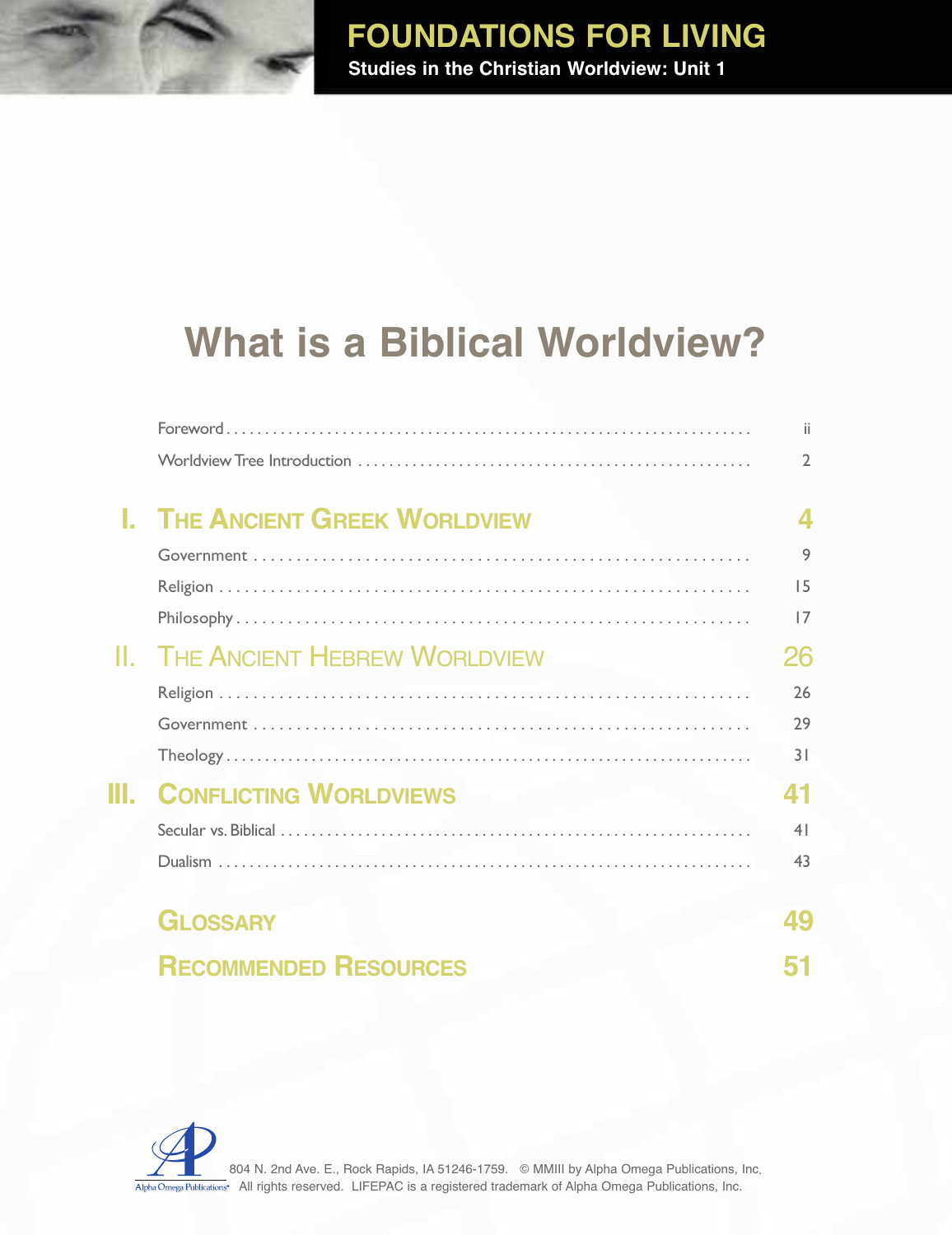#### **Author: Douglas B. Mills,Th.M., Ph.D.**

Editors: Maynard C. Mostrom, B.A., M.Div, S.T.M. Peggy L.Warwick, B.A. Jennifer L. Davis, B.S.

Art Director: Greg L. Osborne,A.A.

Illustrator: David M. Rabbitte, A.A.

Layout and Graphics: Kyle R. Bennett,A.S.

*All Scripture quotations are taken from the King James Version of the Bible.*

*All trademarks and/or service marks referenced in this material are the property of their respective owners.Alpha Omega Publications, Inc. makes no claim of ownership to any trademarks and/or service marks other than their own and their affiliates', and makes no claim of affiliation to any companies whose trademarks may be listed in this material, other than their own.*

*Cover: Earth photo courtesy of NASA*

#### **Foreword**

*Foundations for Living* is a ten-unit elective for high school students, providing the biblical basis and historical development of the Christian worldview. Fundamental truths and principles from the Bible are used to apply the Christian worldview to a range of contemporary issues from family life to art, music, and politics.

Gathering all of a student's education into a unified whole, this course assists contemporary teenagers in recognizing the value of Christian truth. As teenagers discern the differences between Christian and non-Christian worldviews, they will be better equipped for their new adventures in life beyond high school.

*Foundations for Living* contains the following units.The specific unit you will be studying next is highlighted below.

- Unit 1 What Is a Biblical Worldview?
- Unit 2 Presuppositions
- Unit 3 The Doctrines of the Bible
- Unit 4 God's Creation
- Unit 5 The Family
- Unit 6 The Bible and Marriage
- Unit 7 Dating to Matrimony
- Unit 8 Christian Education
- Unit 9 Art, Music, and Politics
- Unit 10 Putting It All Together

**NOTE:** All vocabulary words appear in **boldface** print the first time they are used in the text. If you are unsure of the meaning when you are reading,study the definitions given in the Glossary.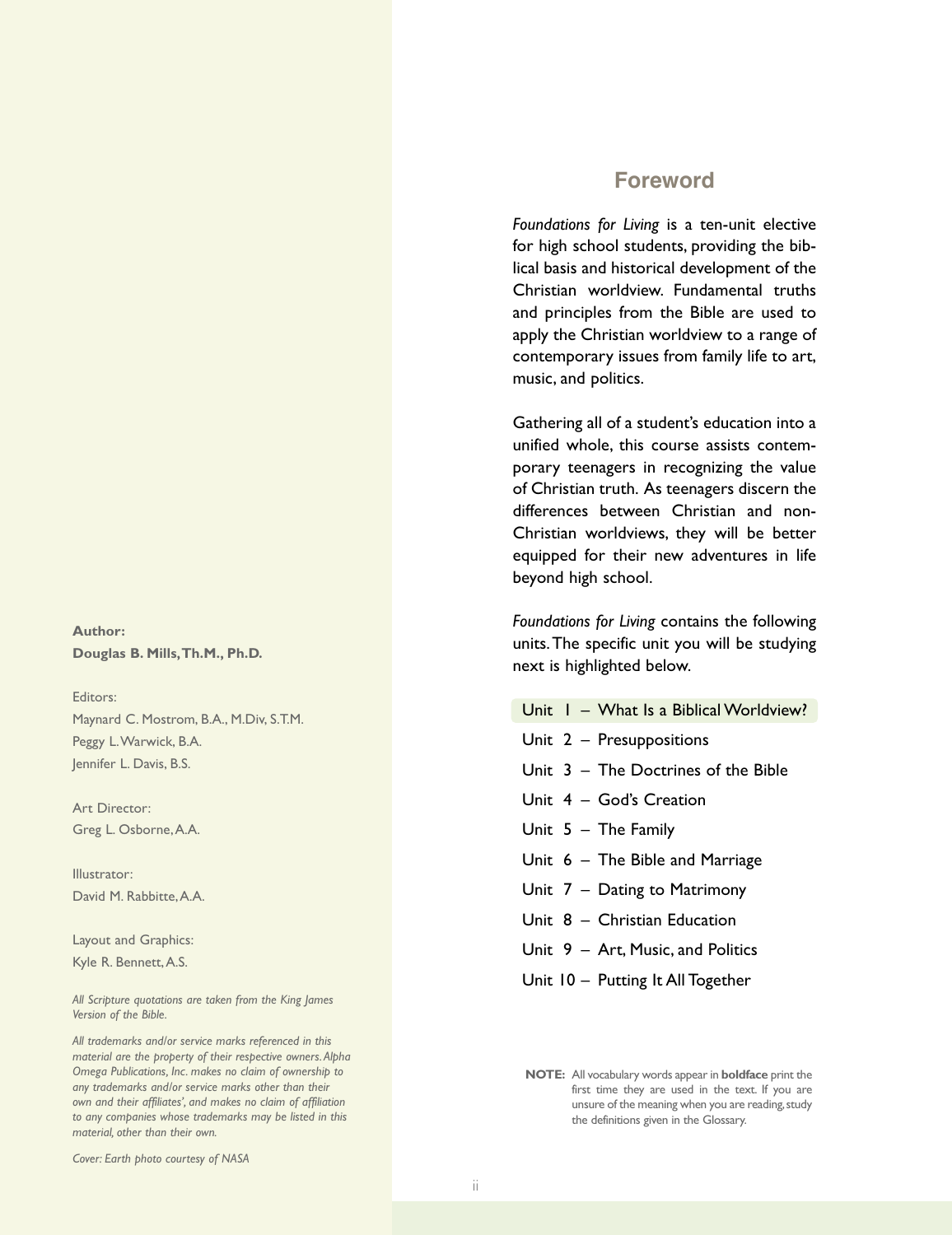# **What is a Biblical Worldview?**

*The word worldview is one that you may not be able to find in a dictionary.However,* it is a term that is used in many circles and is one that should be familiar to us. When hear*ing conversations about religion, politics, sociology, the arts, or many other topics, you are likely to hear the term "worldview" used.Worldview refers to the way one perceives or interprets the world around him. For example, one who has a secular worldview would probably have a very different opinion of education than one who has a biblical worldview."Secular" means not overtly or specifically religious; earthly or carnal. "Biblical" means to perceive or interpret things according to the teachings set forth in the Bible.Therefore, worldview is an overall perspective that affects one's opinions and actions pertaining to the world and its events.Worldview also has to do with our view of the physical world.Whether we believe* that God created the world and all that is in it, or that the world came about in some other *way, is part of our worldview. Again, worldview refers to our view of the world—all that is* in it and all that takes place in it. Our view or opinion of the world around us affects how *we respond to or act within it.*



### **The Worldviews Presented in this Unit**

#### **Objectives**

**Read these objectives.** The objectives tell you what you should be able to do when you have successfully completed this LIFEPAC®.

When you have completed this LIFEPAC, you should be able to:

- Gain an understanding of the meaning and importance of worldviews.
- Discover the origins of the major worldviews of Western civilization.
- Recognize the differences between two major worldviews.
- Learn about the mixture of these two worldviews.
- Understand the contradictions between these two worldviews.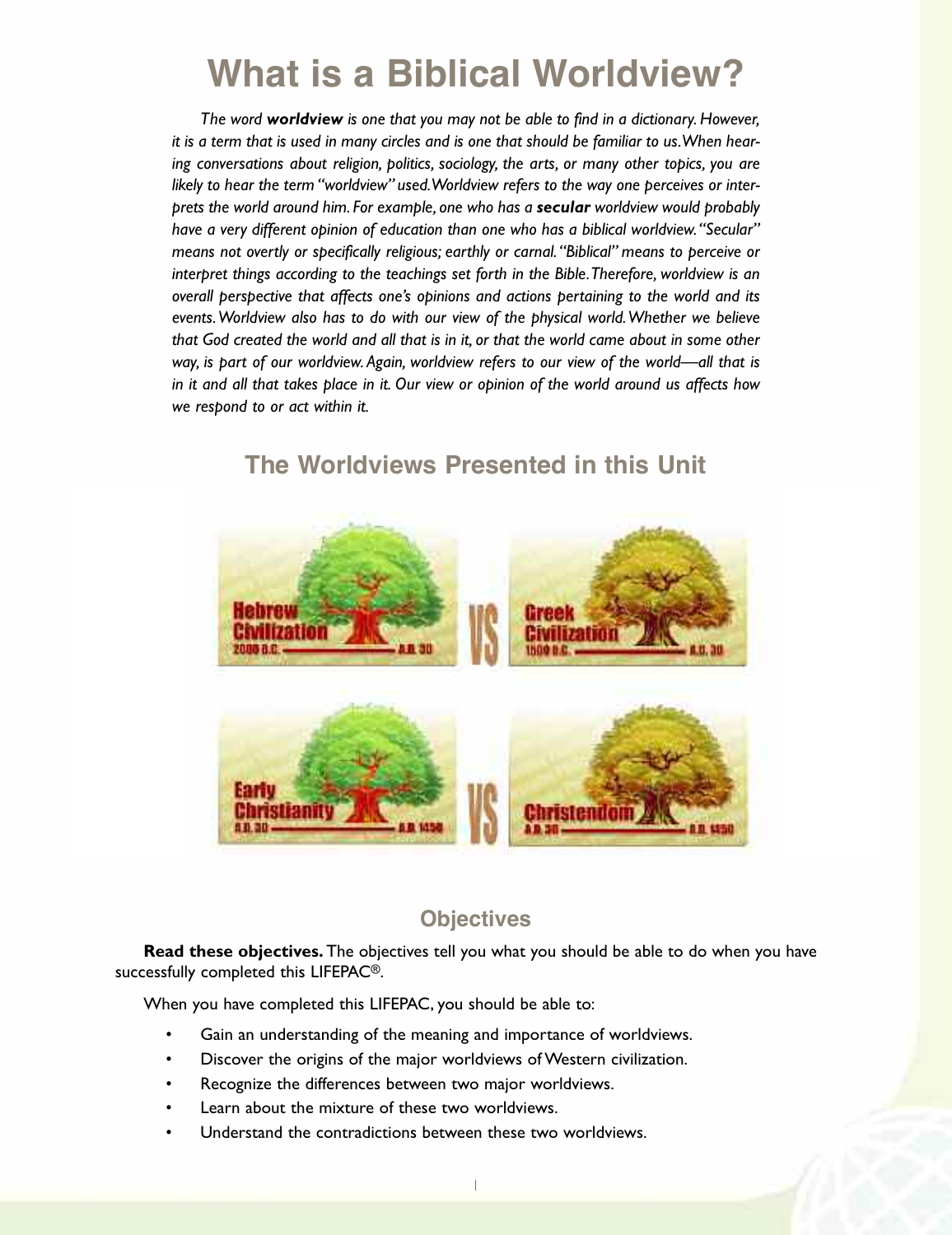# **The Worldview Tree**

efore you read your first section, we would like to introduce you to the "Worldview Tree," a recurring visual metaphor that will unify and explain the entire curriculum. It teaches that our actions do not occur randomly; rather, they are the natural results of our beliefs and presuppositions.Therefore, what efore you read your first section, we would like to introduce you to the "Worldview Tree," a recurring visual metaphor that will unify and explain the entire curriculum. It teaches that our actions do not occur randomly; r

The Worldview Tree illustrates how a **culture** develops within a particular **civilization**.This process begins in the soil with **presuppositions**, which move up a root system into the trunk of the tree. Once above ground, the **worldview** affects one's perspectives on life and directs one's choices.These choices manifest themselves in a variety of activities, which are repeated over time as an ongoing **heritage**, passed from one generation to the next.

There are four successive steps that lead to a developed culture.The first step is **believing**, followed by **thinking** (or, in the case of Postmodernism, **feeling**).The process moves to **seeing**, and this leads through choices to **doing**.These steps of human progress illustrate how internal ideas lead to external actions.

Each time a Worldview Tree is displayed, its structure remains essentially the same, while its content follows the information in each unit and is represented by the **roots** (boxes in the lower portion of the ground) and the **fruit** (which are located on or near the tree).This content demonstrates how a variety of topics all follow a similar path of development from foundational beliefs (roots) to behavior (fruit).

There are two basic worldviews, God's and Man's. **God'sWorldview** is depicted with bright green leaves and healthy red fruit. **Man'sWorldview** is depicted with dull brown leaves and decaying purple fruit.Within **Man's Worldview,** there are two variations: a single tree represents a single worldview and multiple trees represent a plurality of sub-worldviews (as with Postmodernism, which will begin in Unit 4). Each Worldview Tree asks a thought-provoking question and provides space for your answer.

Historically, these two worldviews (God's and Man's) developed over four periods of time as depicted in the pullout chart and provide a picture of the ongoing differences between the Christian and non-Christian perspectives on the origin, history and destiny of humanity.

## **WORLDVIEW TREE LOCATIONS**

nkina

**Believing > T**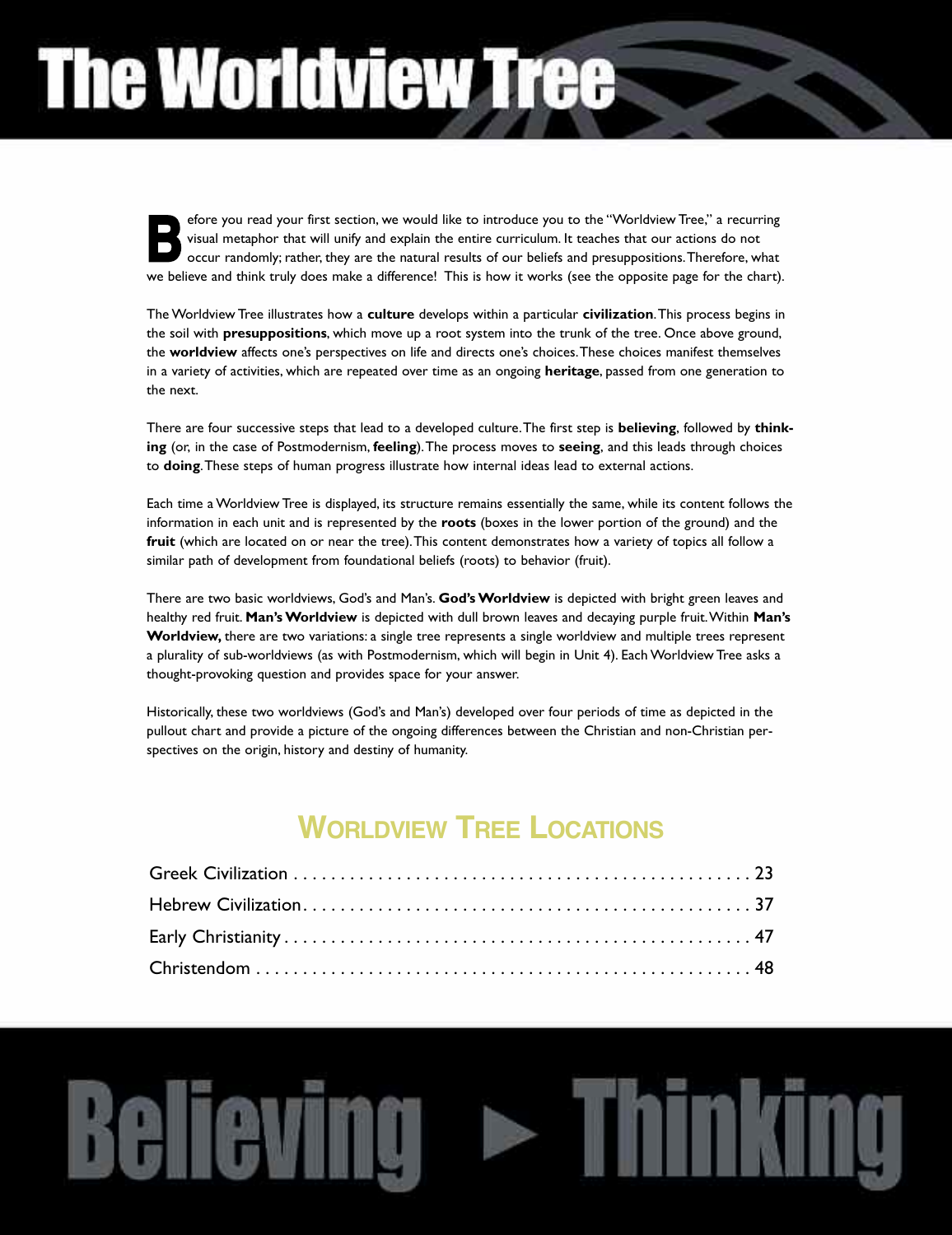

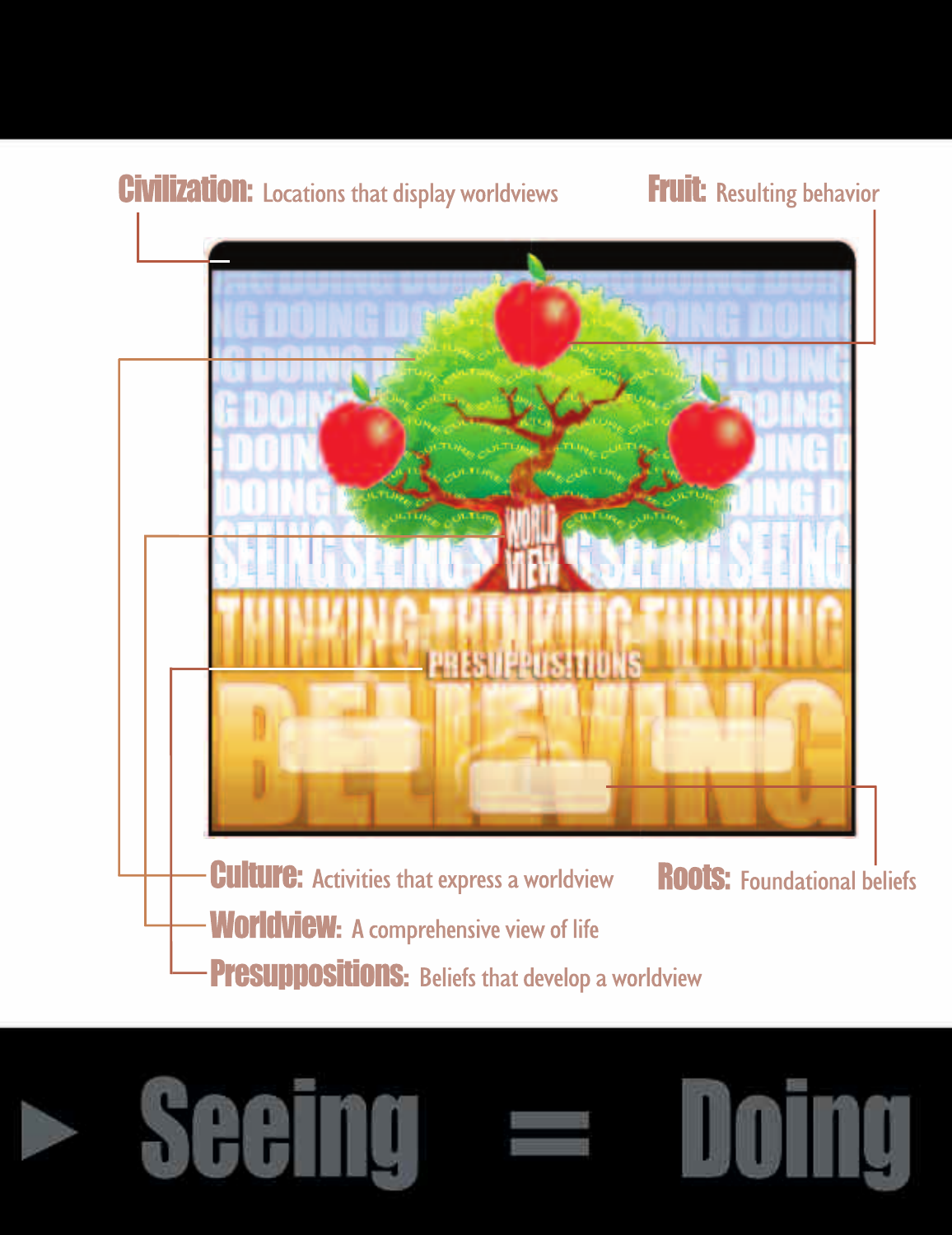### **I. THE ANCIENT GREEK WORLDVIEW**



We are part of what is known as **Western civilization**. Western civilization encompasses the countries west of Asia and Turkey.This term also refers to the "New World," the Western Hemisphere discovered by explorers sailing westward from Europe. In ancient times, this term referred to that part of the Roman Empire west of the Adriatic Sea.Americans and Europeans are called "westerners."

Western civilization is made up of many cultures and contains a mixture of worldviews.When European explorers traveled westward to discover the New World, they brought many of their cultures to North and South America. Since that time, our civilization has imported people from all over the world, from nearly every culture in the world. Because of this, we have a

great variety of cultures in the United States.We are a diverse country.

The greatest influence upon Western civilization comes from two primary sources: the ancient Greeks and the ancient Hebrews.Although people in the West consider themselves to be modern free thinkers, upon examination we find that our worldviews are not new at all. They derive largely from the influence of these two ancient cultures.

Everyone has a worldview, whether he or she has considered it or not. Although we may not realize we have a worldview, it is impossible not to have one. Where do we acquire our worldview, and how does it develop?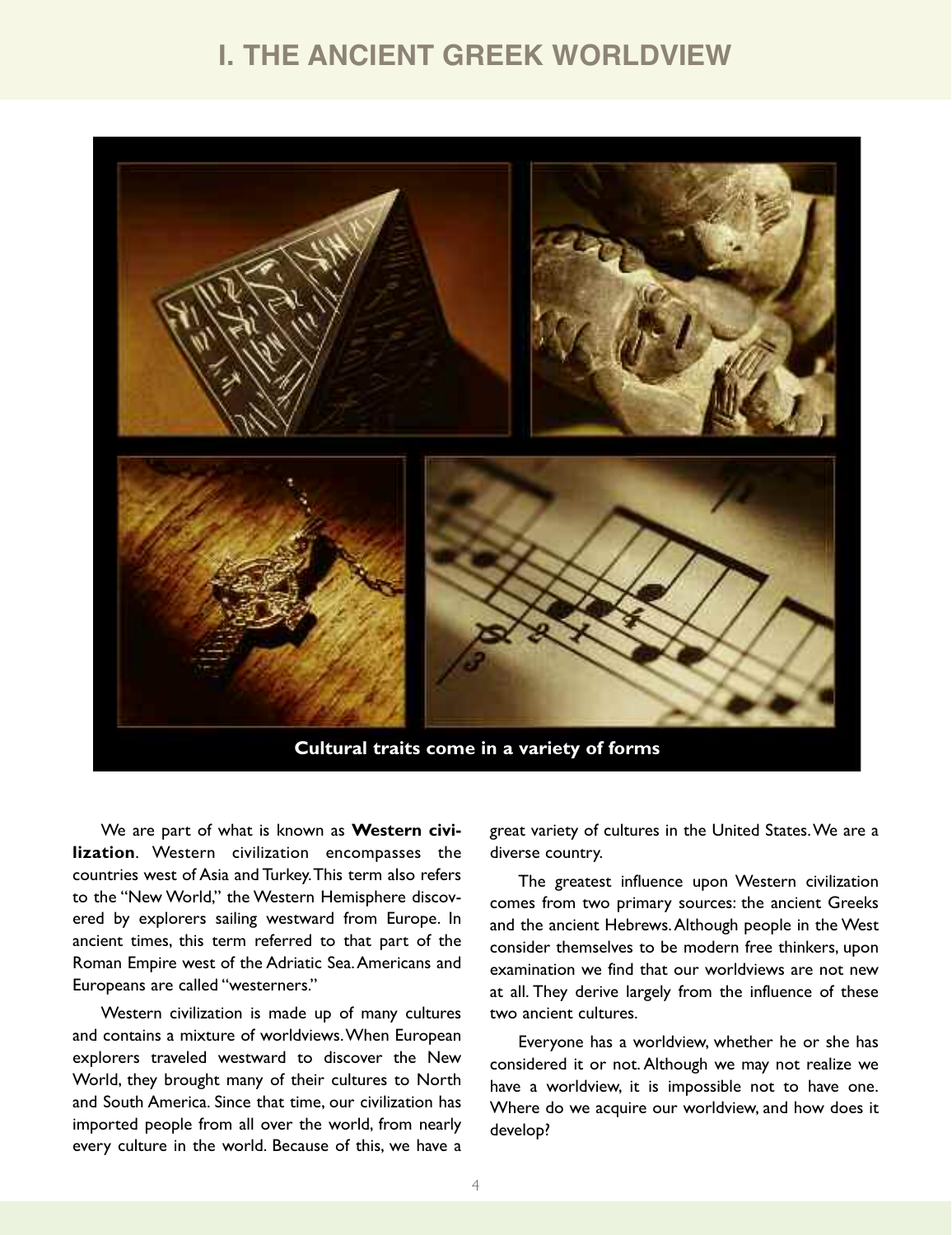One's worldview is developed over a long period of time and from many sources. Different societies have particular worldviews; and within each society, individuals will have variations of these worldviews.Worldviews are formed by a society's religious views, traditions, history, teaching or popular trends, and many other sources. Much of our view of the world is derived from our parents, religion, school, the media, and the arts. However, each of these expresses itself according to its worldview.

Worldviews flow through history via these various influences, and some roots of the common views of today can be traced back many centuries. For example, some cultures may consider an act such as cannibalism to be perfectly acceptable.Although we consider cannibalism abhorrent, a **culture** that has been participating in this act for many generations sees it as perfectly normal.To them, it is an acceptable way of life.

Why do cannibals believe it is acceptable to eat other humans? Why do we consider it unacceptable? Our opinions of this topic, and virtually everything else that goes on in the world, will depend upon our worldview. Cannibalism is an extreme example. Other matters that are less extreme also depend upon our particular worldview. How we dress, the food we eat, how we treat one another, our form of government, our view of the arts, what we consider to be right or wrong—these are reflections of our worldview.

When we refer to a **civilization**, we are referring to a people, country, or geographical region and its cultural development.At any given time, a civilization is at a specific stage in its development of mind, morals, beliefs, and tastes. The culture of a civilization is the stage of development that a civilization has reached.

Culture and worldview are very similar words in that they both refer to the way a particular civilization thinks and behaves. Civilizations, as well as individuals, think and behave according to their worldviews; and their worldviews are greatly formed by their cultures. Civilizations develop worldviews through their **heritage** (things inherited from generation to generation). Traditions, manners, and beliefs are passed on from one generation to another; and all work together to form the worldview of a particular civilization.

Let us tie this all together by way of example. I may speak to you concerning a particular civilization called **ancient Greece**. In response, you may ask me what was the culture of that civilization.To answer your ques-

*"The greatest influence upon western civilization comes from two primary sources: the ancient Greeks and the ancient Hebrews.*



tion, I would tell you of its religion, the food people ate, the manner of dress, level of education, family structures, etc. I may also mention that ancient Greece was an advanced civilization, or extremely civilized. By that I mean the ancient Greeks were highly developed in their culture in comparison with other civilizations of that time. In addition, because of the culture of that civilization, ancient Greece had a particular worldview.

The development of worldviews over long periods of time depends upon a civilization and its culture. Our history and the cultural development of our civilization influence how we perceive the world around us. In order to determine why we have a particular worldview, we must look backwards.We may begin with our immediate family and consider what we were taught, but we must also ask why our parents taught us what they did. Where did they acquire their worldview? To find the answer, we must look back over many generations, even over many centuries.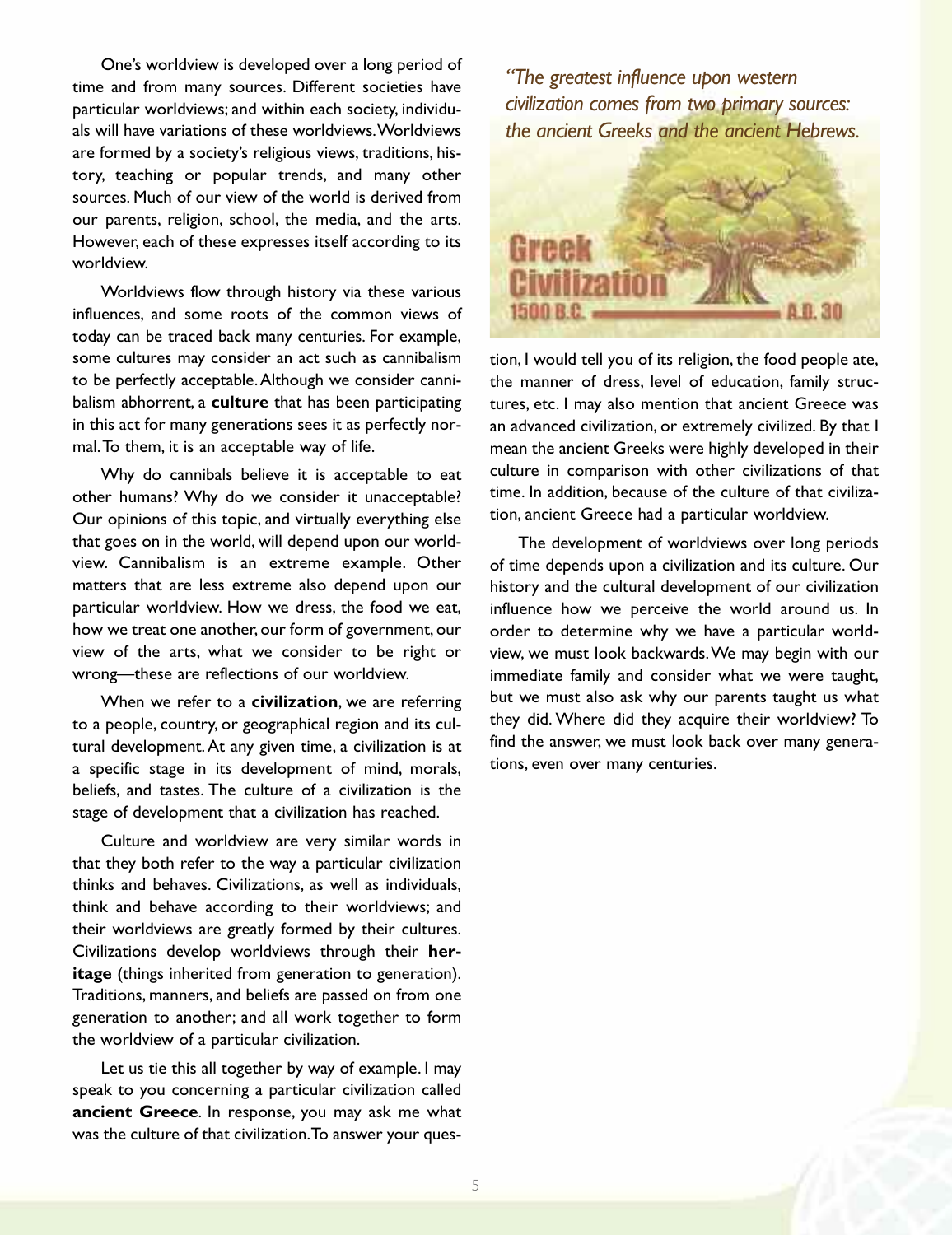| Complete these activities.                                                                                                                                                                     |                          |  |  |  |  |
|------------------------------------------------------------------------------------------------------------------------------------------------------------------------------------------------|--------------------------|--|--|--|--|
|                                                                                                                                                                                                |                          |  |  |  |  |
|                                                                                                                                                                                                |                          |  |  |  |  |
|                                                                                                                                                                                                |                          |  |  |  |  |
| Someone with a biblical worldview would have different ideas about the formation of the earth than<br>someone with a secular worldview. List those differences below under the proper heading. |                          |  |  |  |  |
| <b>BIBLICAL WORLDVIEW</b>                                                                                                                                                                      | <b>SECULAR WORLDVIEW</b> |  |  |  |  |
|                                                                                                                                                                                                |                          |  |  |  |  |
|                                                                                                                                                                                                |                          |  |  |  |  |
|                                                                                                                                                                                                |                          |  |  |  |  |
|                                                                                                                                                                                                |                          |  |  |  |  |
|                                                                                                                                                                                                |                          |  |  |  |  |
|                                                                                                                                                                                                |                          |  |  |  |  |



#### Answer these questions.

 $1.5$ Besides cannibalism, what are some other examples demonstrating a worldview different from yours?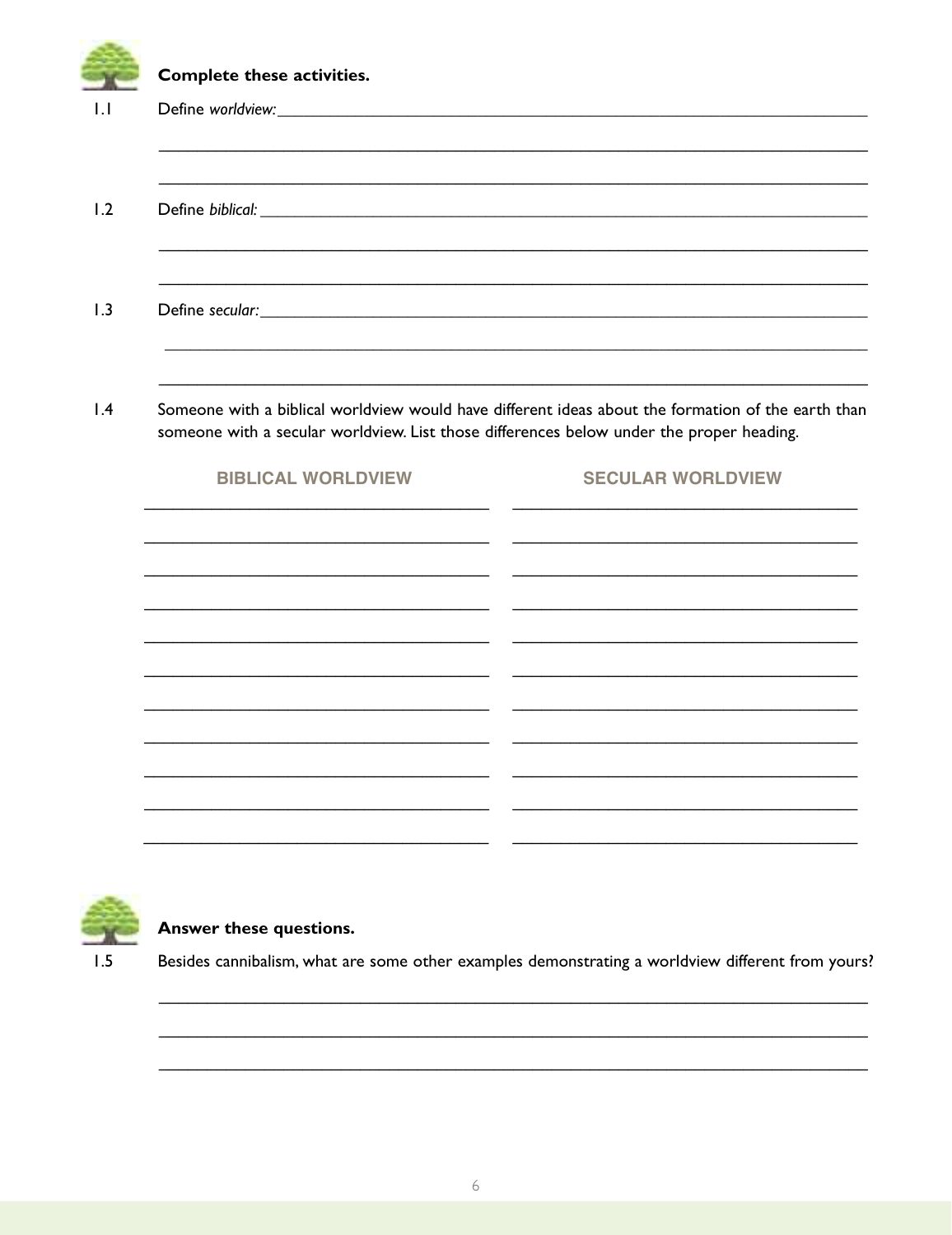$1.6$ What are some cultural traits that distinguish our civilization from those that are less advanced?  $1.7$  $1.8$ What are some traditions that have been passed on to you from your ancestors? Adult check **Initial** Date  $1.9$ Adult check **Initial** Date How are worldviews developed?  $1.10$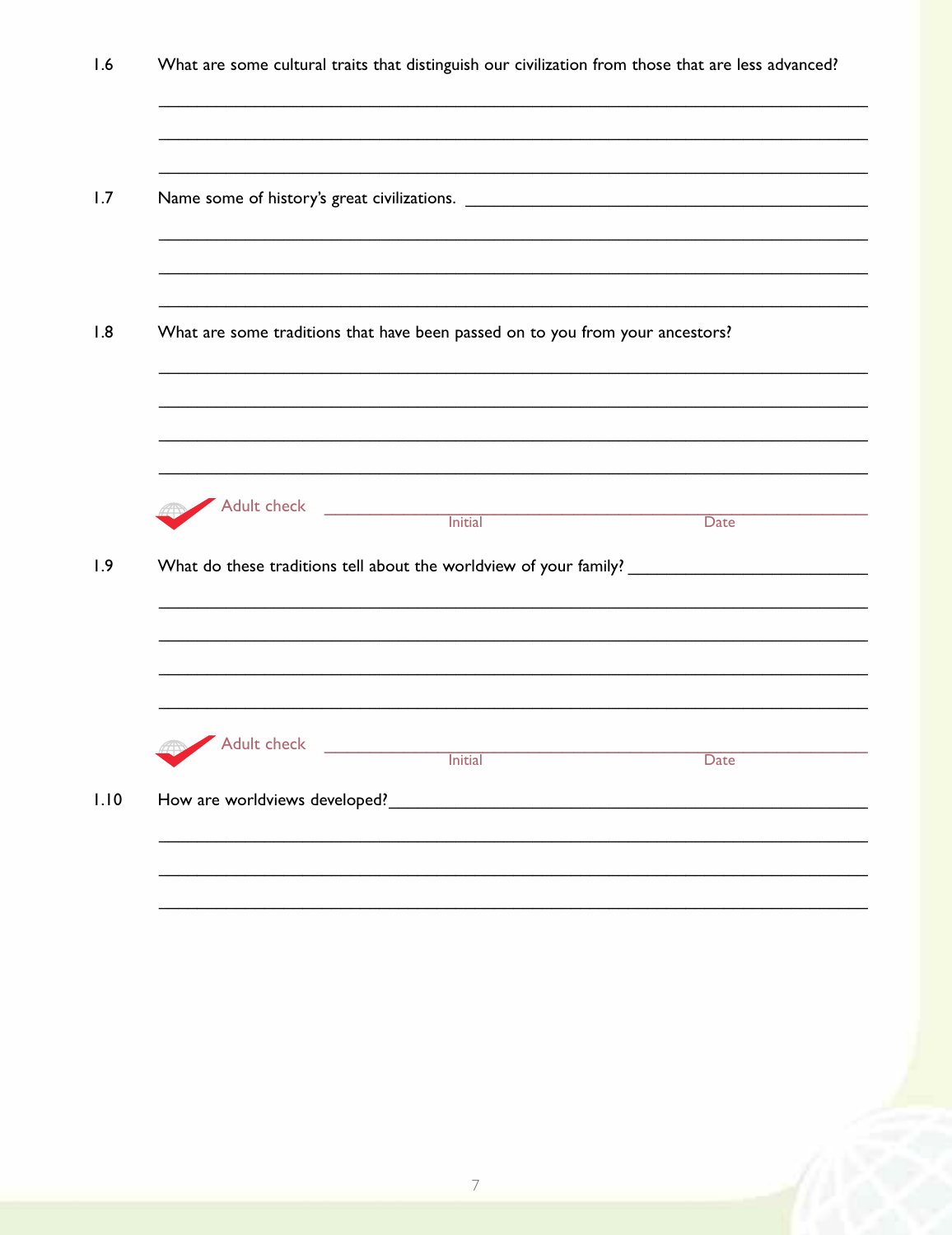Complete these activities.

| $a.$ $\qquad \qquad$ |  |
|----------------------|--|
|                      |  |
|                      |  |
|                      |  |
|                      |  |
|                      |  |
|                      |  |
|                      |  |
|                      |  |
|                      |  |
|                      |  |
|                      |  |
|                      |  |
|                      |  |
|                      |  |
|                      |  |
|                      |  |
|                      |  |
|                      |  |
|                      |  |
|                      |  |
|                      |  |
|                      |  |
|                      |  |
|                      |  |
|                      |  |
|                      |  |
|                      |  |
|                      |  |
|                      |  |
|                      |  |
|                      |  |
|                      |  |
|                      |  |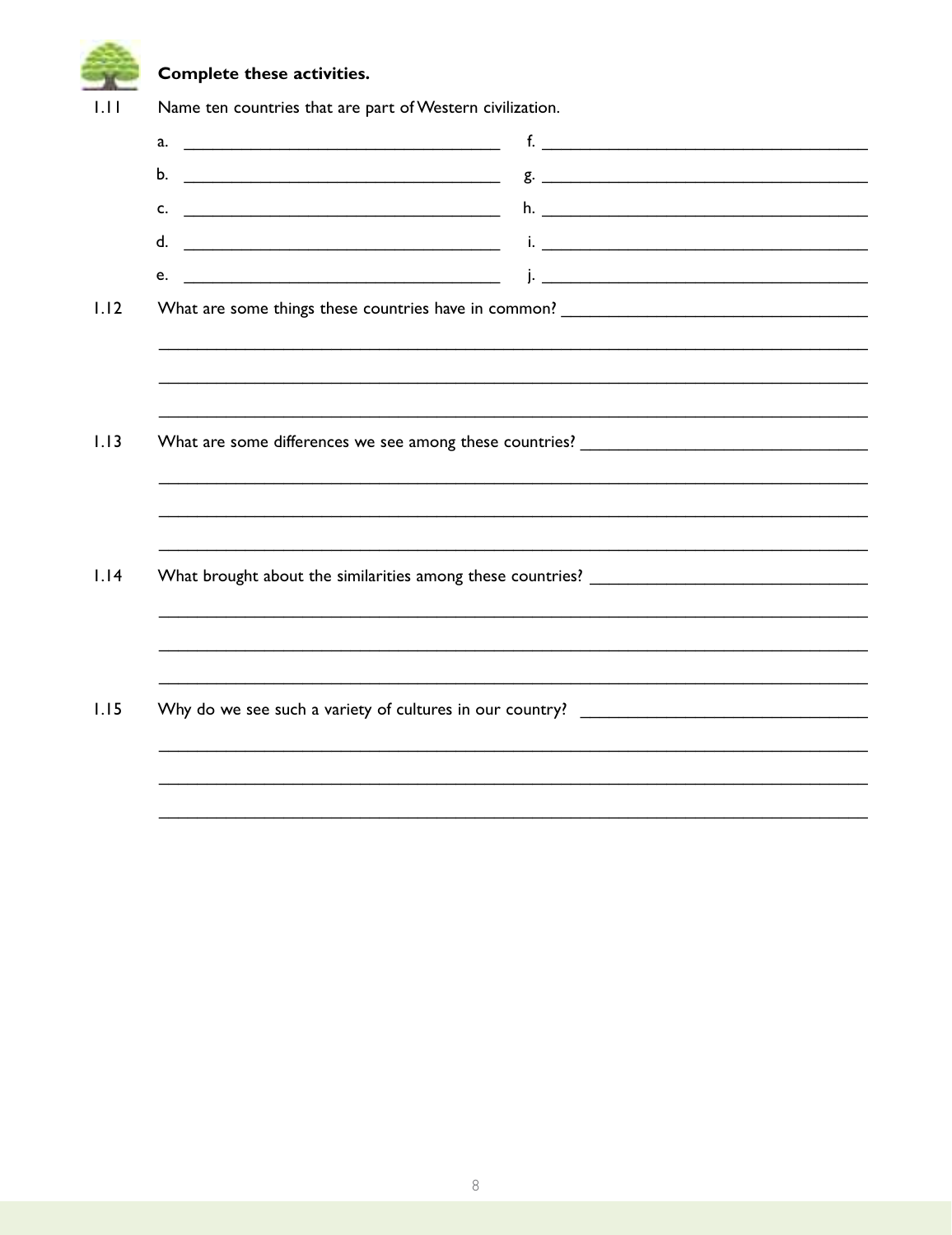#### **Government**

Although the Greeks appeared in history as early as 1,500 B.C., when we refer to ancient Greece, we are referring primarily to Greek civilization beginning around 700 B.C. By that time, what was once a nomadic people had begun to settle in the regions of southern Italy, Greece, and Asia Minor.This culture continues to live today in our ways of thinking, our institutions, our language, and our creative arts.

Ancient Greece adopted a city-state government. Each city had its own government and conducted its own political affairs.This structure of government was largely due to the geographical conditions of the country. The country was divided by many mountains and valleys, as well as branches of water. Many of the cities were scattered among the islands lining remote coasts. Such conditions made it difficult for ongoing communications between the cities.The state existed more as a courtesy than an actual center of government.

The government of these city-states varied widely. Most of the cities had become aristocratic republics. Families that rose in wealth also rose to power.These families became members of a ruling class.Although in its strict sense **oligarchy** means government by the few, in the case of ancient Greece, the "few" consisted of the powerful aristocratic families.

In some cities, persons of extraordinary power or energy would take advantage of some social conflict or group grievance and thereby secure governmental power.Those who used their powers and personalities to gain power in the city-state were called **tyrants**. Modern use of this word is in reference to one who rules oppressively or cruelly; however, this was not necessarily the case in ancient Greece.A tyrant in ancient Greece's city-state government was not always cruel and often had the support of the working class.

Another form of government in the city-states of ancient Greece was **democracy**. However, the modern idea of democracy is different in many ways from the democracy of the Greek city-states. Citizens governed the city-states, but many who lived within a city-state were not considered citizens. Slaves, as well as freedmen (ex-slaves), were excluded. Immigrants were excluded, as were Greeks born in the city, whose fathers had come from other places.

Most of these city-state democracies demanded a property qualification. In order to be a citizen, one had to own land. Although many city-states abolished the property qualification by the end of the fifth century B.C., a law was established restricting citizenship to those who could establish city-state descent on both parental sides. We see by this that, even in what was called a democracy, the upper class ruled a large population of non-citizens. Since this ruling class of citizens was smaller than all those in the community who did not hold citizenship, their so-called democracy was actually an oligarchy.

Despite the city-state form of government, there was always a degree of unity among the ancient Greeks. This unity was based on their common language and alphabet.

*"Ancient Greece adopted a city-state government. Each city had its own government and conducted its own political affairs."*

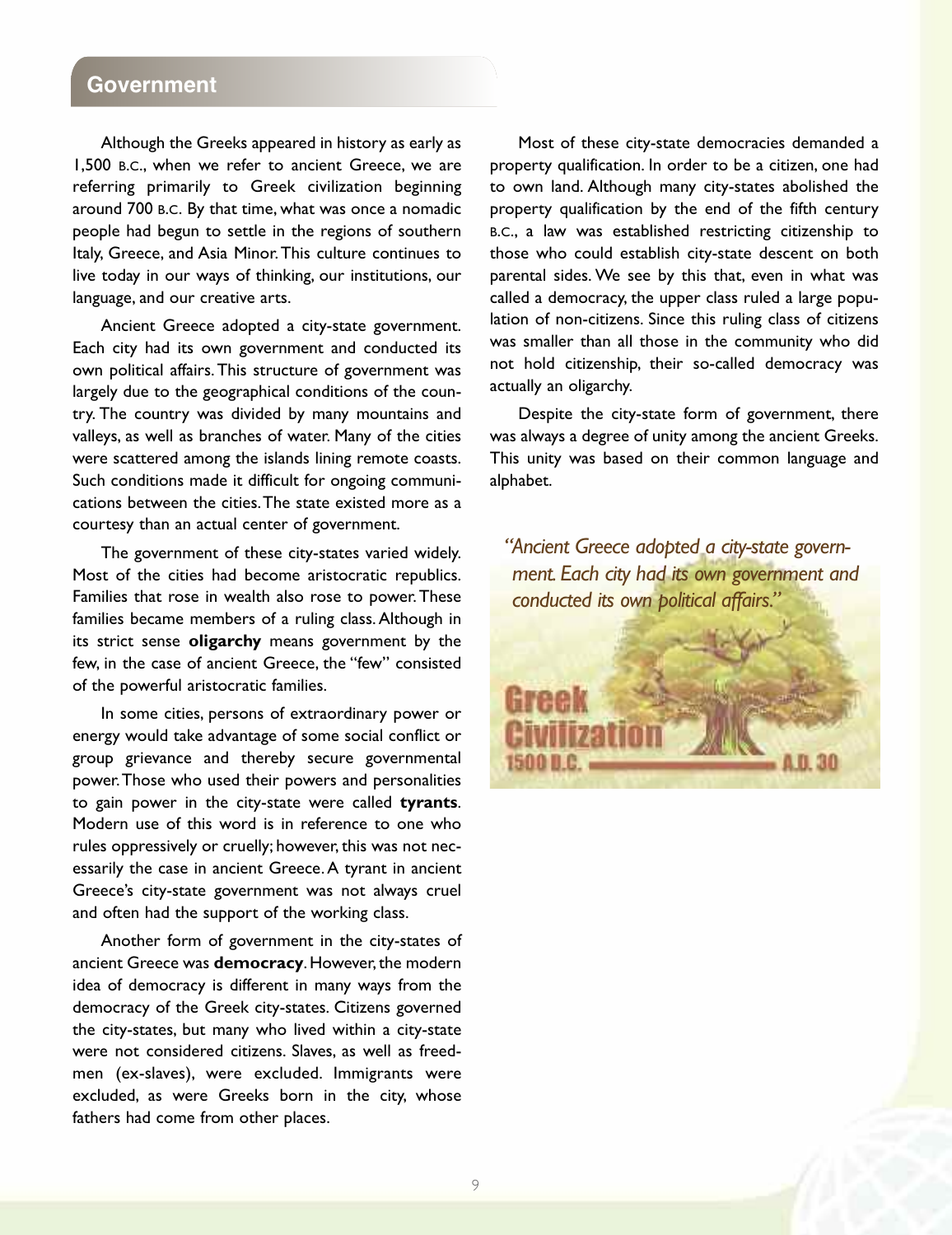|      | Complete these activities.                                                                                       |  |
|------|------------------------------------------------------------------------------------------------------------------|--|
| 1.16 |                                                                                                                  |  |
| 1.17 | What conditions contributed to them adopting this form of government?<br><u> </u>                                |  |
| 1.18 | and the control of the control of the control of the control of the control of the control of the control of the |  |
| 1.19 |                                                                                                                  |  |
| 1.20 |                                                                                                                  |  |
| 1.21 | How did ancient Greek democracy differ from what we know as democracy?                                           |  |
| 1.22 | Why was ancient Greek democracy an oligarchy? ___________________________________                                |  |
| 1.23 |                                                                                                                  |  |
|      |                                                                                                                  |  |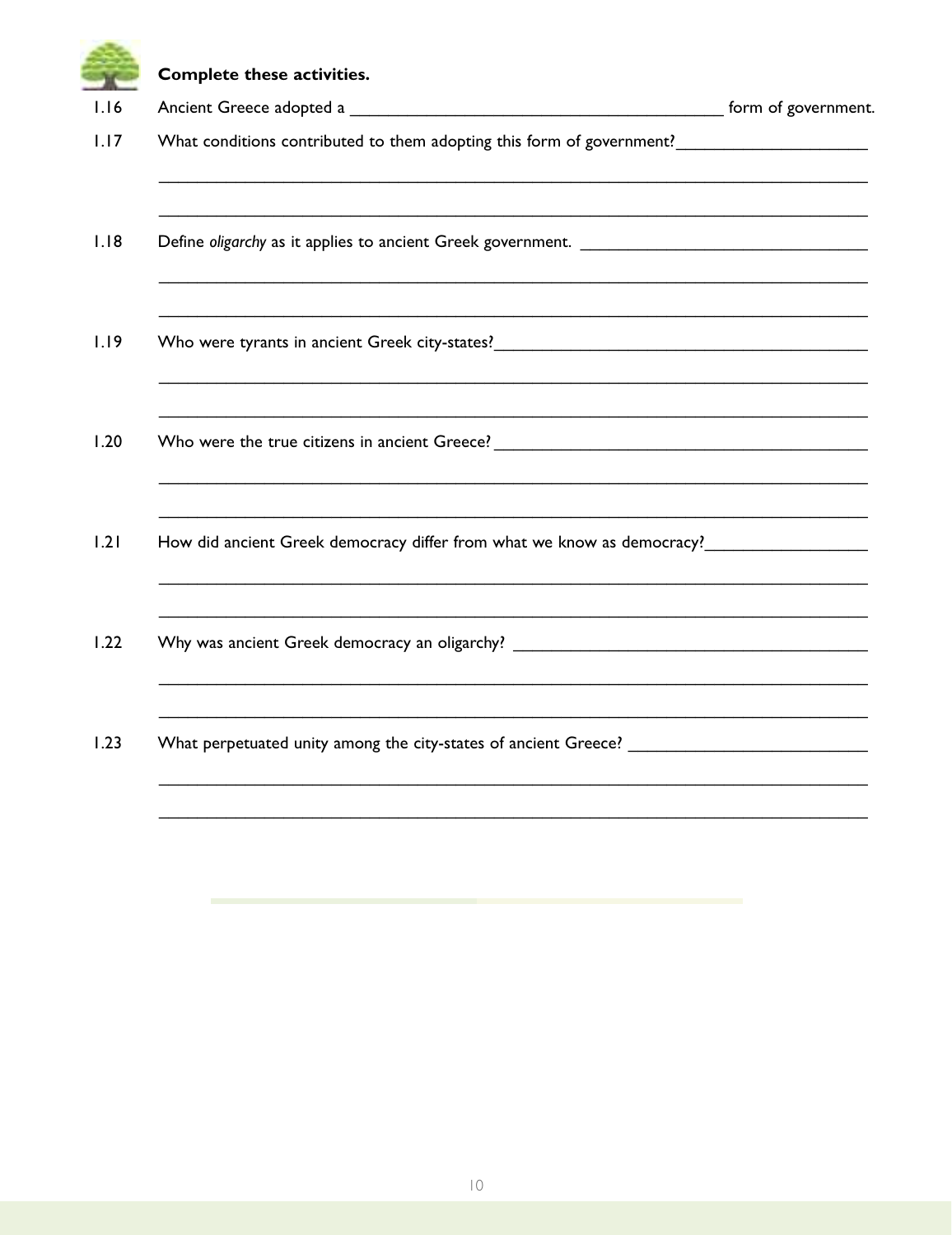

**Athens and Sparta.** Two of the largest and most influential city-states were **Sparta** and **Athens**. Although both were a part of the civilization known as ancient Greece, they differed greatly from one another in their interests, attitudes, and their forms of city-state government.

Athens considered the individual of utmost importance. Pericles, an Athenian statesman, summarized Athens' view by saying,"Each single one of our citizens, in all the manifold aspects of life, is able to show himself the rightful lord and owner of his own person, and do this, moreover, with exceptional grace and exceptional versatility."

This view is known as **individualism.** Individualism is personal independence of action, character, or interest. It is a tendency or attitude in religion, ethics, or politics that favors the liberty of the individual over the interests of the group or community. It was through individualism that the citizens of Athens expressed their values and defined the meaning of their lives. Individualism was expressed through the arts, individual athletics, and education. Their primary motivations were selfexpression and personal pleasure. Their ultimate goal was the "good life."

**Infanticide, the murder of children, was a com**mon practice in the city of Athens and condoned by city-state law and public opin-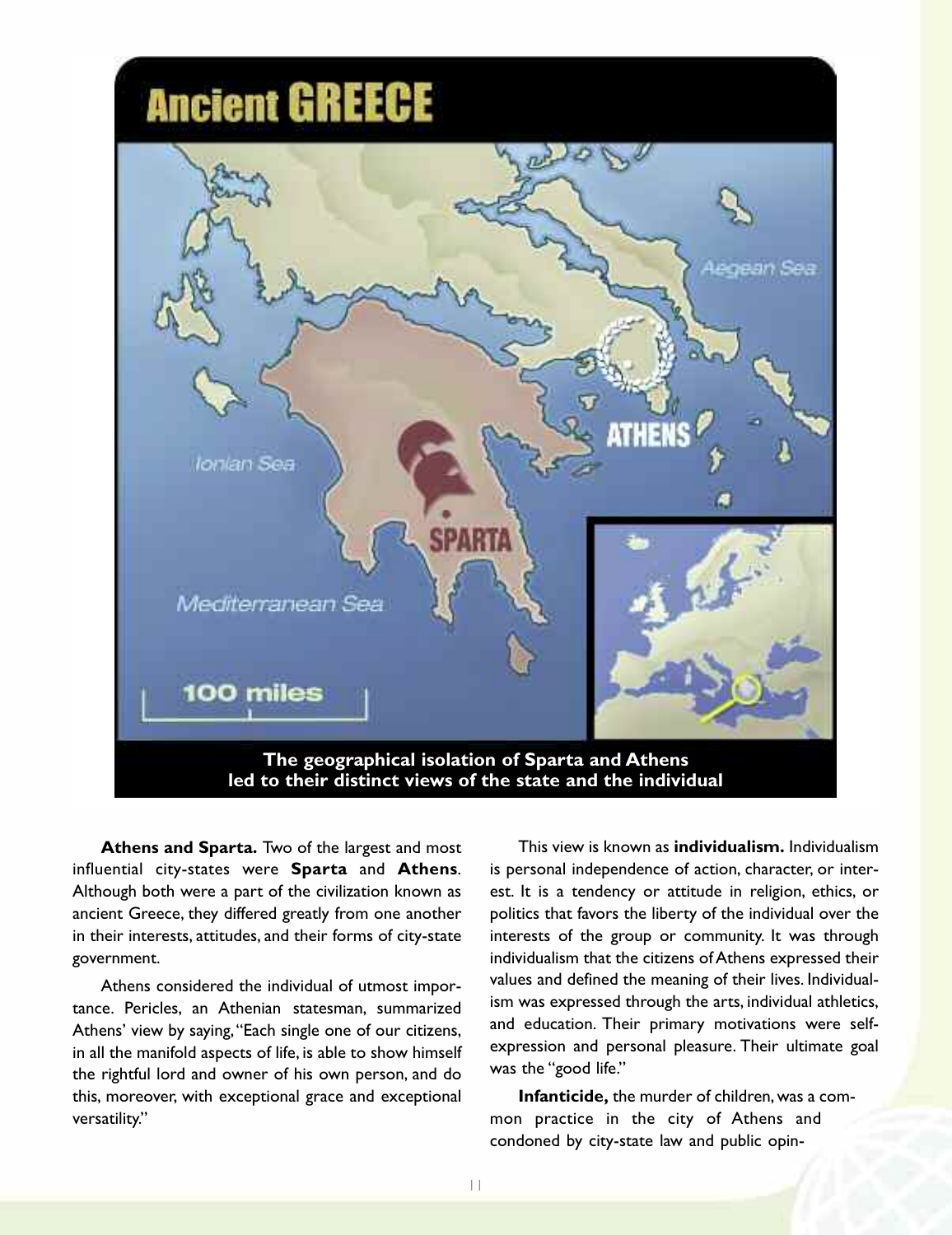

ion. Any child who threatened the "good life" could be eliminated. Infanticide was promoted as a safeguard against overpopulation and depletion of natural resources. If a family simply did not desire a child because it inconvenienced them or took away from their personal pleasures, they had the right to dispose of it. The decision whether or not to keep the child could be made any time within the child's first ten days of life. Infanticide was often accomplished by exposing the newborn child to the natural elements. Small families were common in Athens, with many families having as few as two sons and no daughters.The death rate in Athens eventually overtook the birth rate.

Children who were accepted into the family within the first ten days of life were indulged with all sorts of toys. At the age of six, Athenian boys were sent to school, where they remained until age eighteen. Their education focused primarily upon literature, art, music, and gymnastics. Physical beauty, health, and intellect were considered the most important virtues. A variety of philosophical schools flourished in Athens. Philosophers presented discourses of their opinions on the meaning of life, truth, and goodness. Differences of opinions varied from school to school. Individualism was so emphasized that politics, athletics, education, and the arts could not unify Athens into a collective community.

**Sparta.** Approximately one hundred miles away was another of the most prominent cities of ancient Greece. In the city-state of Sparta, statism ruled supreme. **Statism** teaches that the individual exists only for the well being of the entire group.The individual's work, intellect, and skills are to be used on behalf of the city-state. Values are determined and laws are established, not on behalf of the individual, but on behalf of the community as a whole. In essence, this form of government is the antithesis of individualism.

Sparta also practiced infanticide; but the city council, rather than the parents, decided which children were fit to live and which were not. A child's worth was determined by his ability to contribute to the city-state. Newborn children were brought before the city council for inspection. In order to survive, the child had to possess great attributes of physical strength. In cases where the child exhibited any sign of weakness, he was given over to the city officials who tossed him off the cliffs of Mt. Taygetus in southern Greece. Parents in Sparta willingly gave such children up for what was considered the good of the community.

At the age of seven, Spartan boys were willingly given up by their parents to be brought up by the state. These boys were trained in military arts that included extreme forms of discipline.At the end of this most difficult training, the boys became soldiers and remained so until age thirty.At that time, they were awarded full citizenship.

The girls were also taught to be physically strong. Small, feminine women were considered a detriment to the city-state, while bold and masculine women were considered an attribute. Spartan law required all women to marry, and husbands were encouraged to share their wives with Spartan men who were considered especially strong so that the women would bear strong children to serve the city-state.

**Plutarch** (A.D. 46?–120), a Greek biographer and essayist, was born in Chaeronea in Boeotia. He was educated inAthens and is believed to have traveled to Egypt and Italy, where he lectured in Rome on moral philosophy. He frequently visitedAthens and was a priest in the temple at Delphi. He spent the later years of his life at Chaeronea, where he held municipal office. Many of the treatises he wrote are probably based on his lecture notes.

To his students, Plutarch was regarded as a genial guide, philosopher, and spiritual director. In the records of Plutarch, we find a description of Sparta as a place "where no one was allowed to live after his own fancy; but the city was a sort of camp, in which every man looked upon himself not so much born to serve his own ends as the interests of his country."

To the Spartans, there was no greater good than the good of the city-state.This is the most blatant form of statism found in history.The interests of Sparta provided the sole basis of human worth and moral values.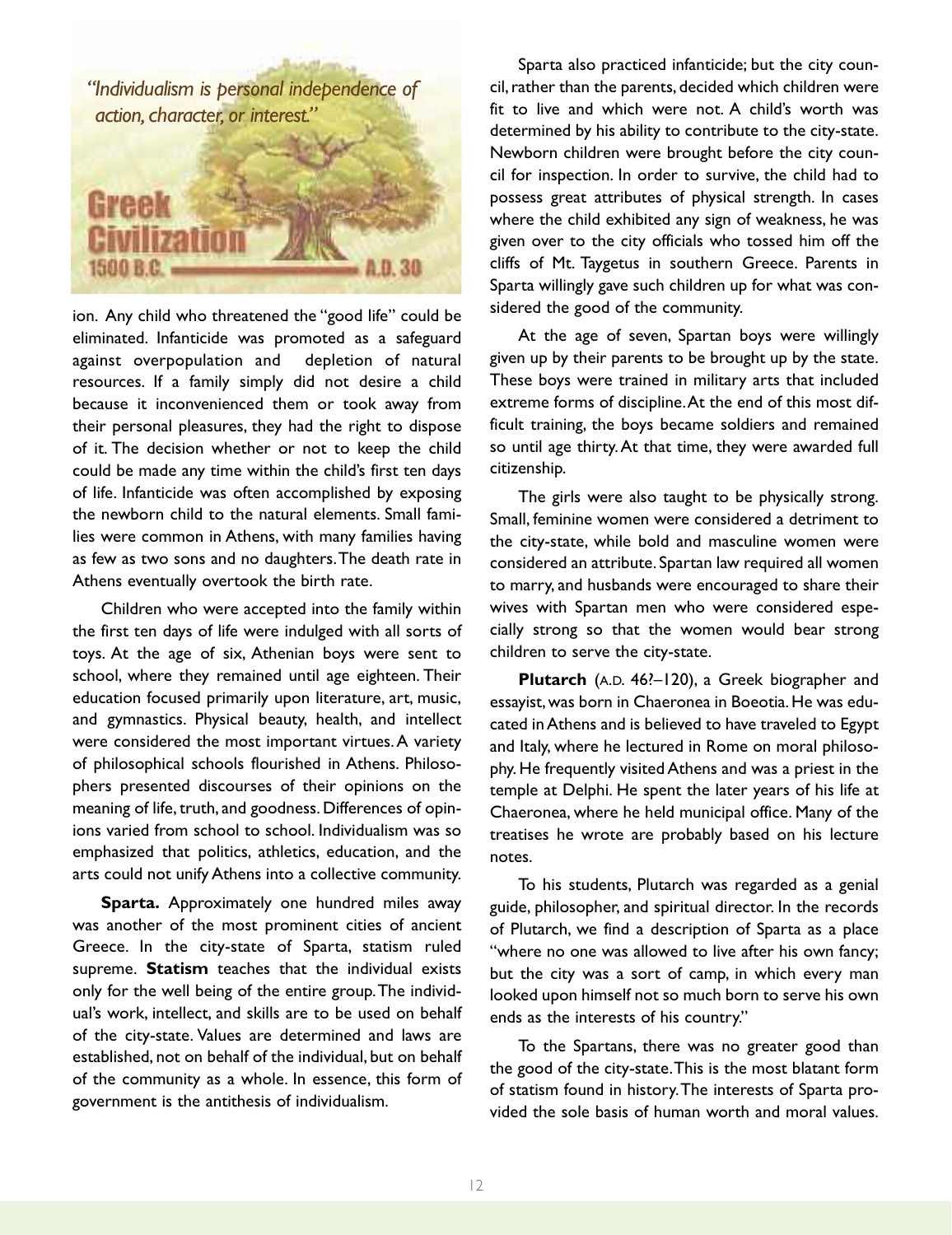The worth of everything was measured by the goals of the city-state.To be a good person meant to serve the state strongly and bravely.

basic assumption that man is the measure of all things. Whether it was the individual or the collective citystate, man was the highest power.

In spite of their opposite views, Athens and Sparta had very similar worldviews.They both shared the same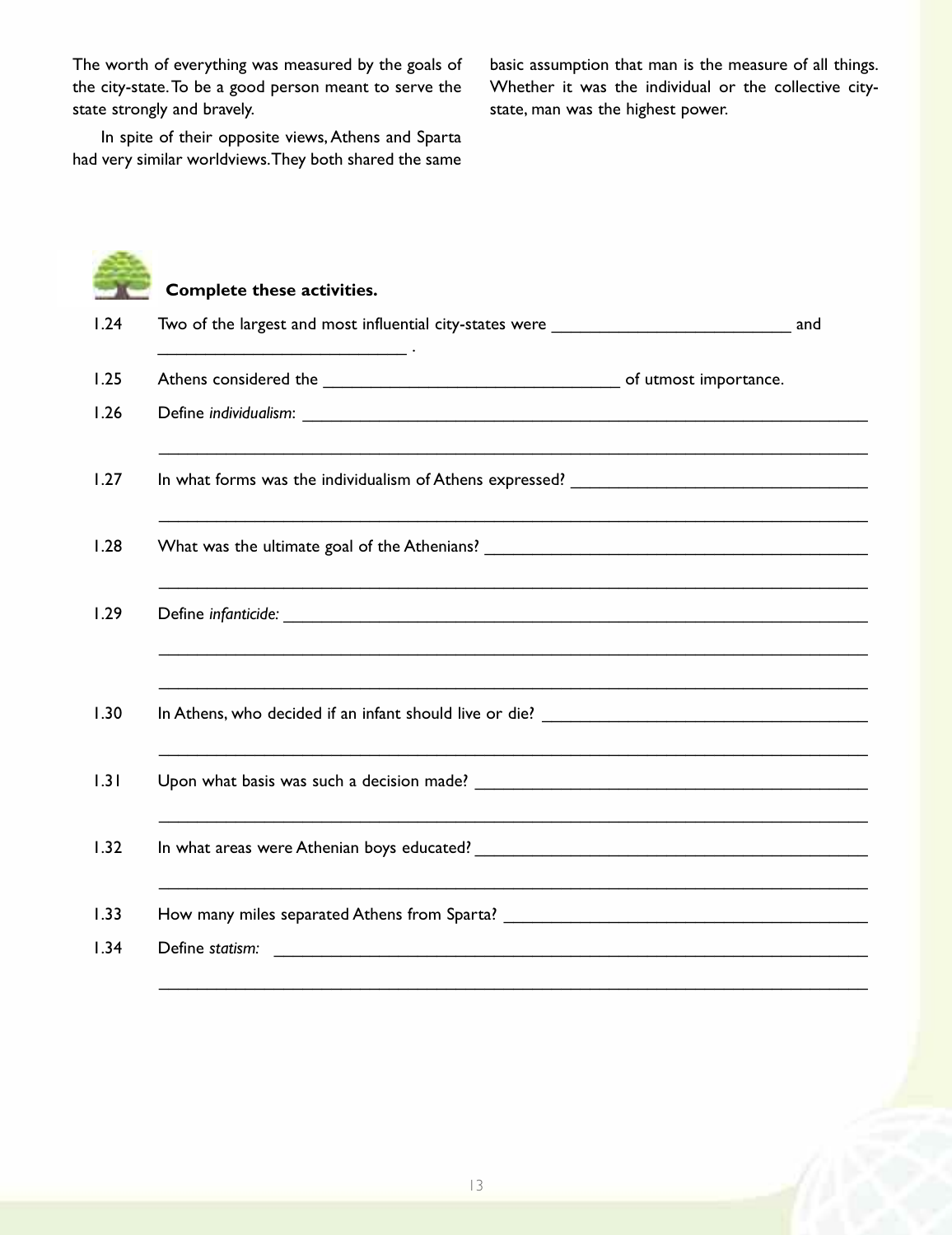| and the control of the control of the control of the control of the control of the control of the control of the |
|------------------------------------------------------------------------------------------------------------------|
|                                                                                                                  |
|                                                                                                                  |
| ,我们也不会有什么?""我们的人,我们也不会有什么?""我们的人,我们也不会有什么?""我们的人,我们也不会有什么?""我们的人,我们也不会有什么?""我们的人                                 |
|                                                                                                                  |
| ,我们也不会有什么。""我们的人,我们也不会有什么?""我们的人,我们也不会有什么?""我们的人,我们也不会有什么?""我们的人,我们也不会有什么?""我们的人                                 |
| ,我们也不会有什么。""我们的人,我们也不会有什么?""我们的人,我们也不会有什么?""我们的人,我们也不会有什么?""我们的人,我们也不会有什么?""我们的人                                 |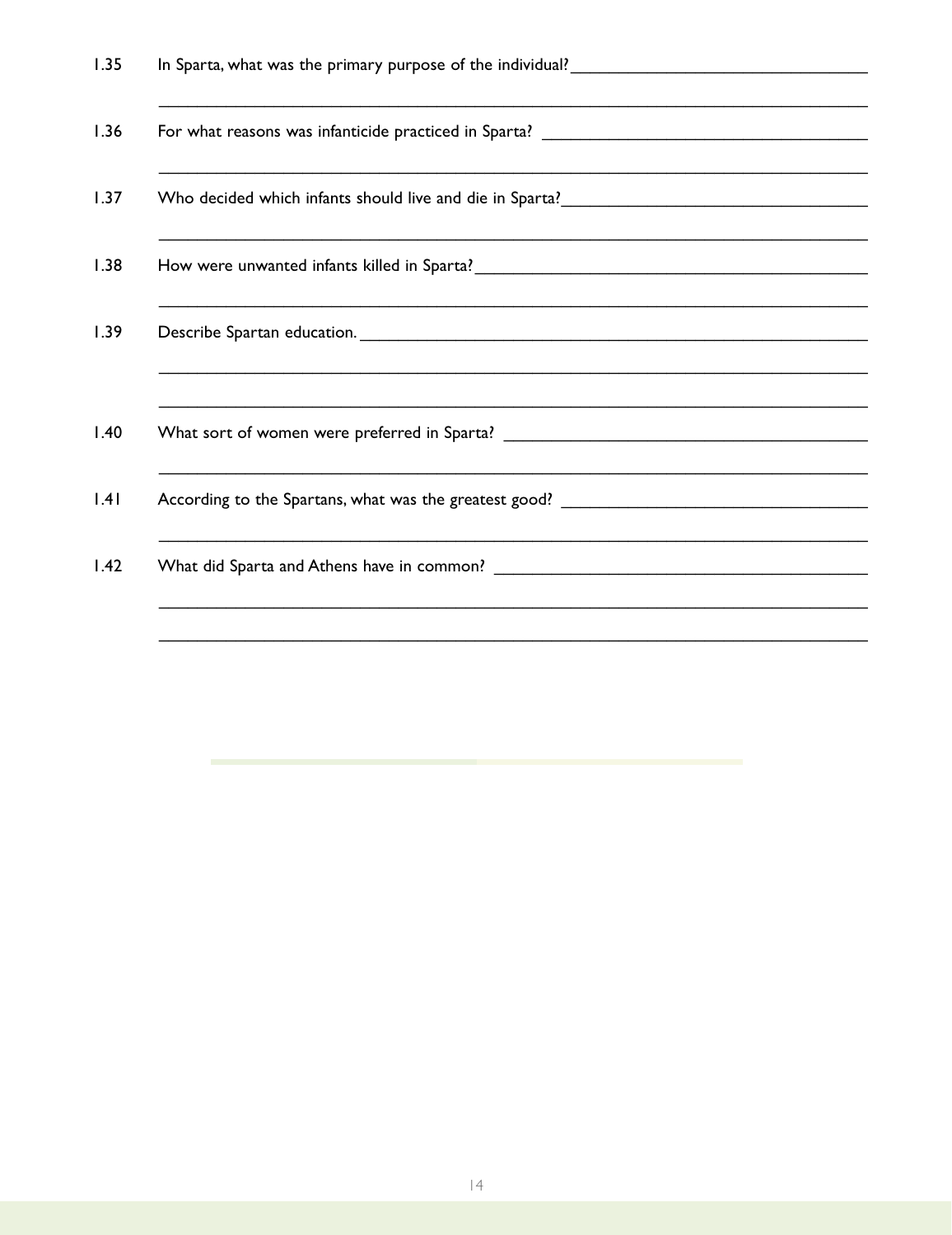#### **Religion**

Greek religions seem to have no definite beginning. The further back we look into history, the more obscure the religions of ancient Greece become.No ancient document exists that details their beginnings.There was no firm set of laws or standards.Among their religions, one can find no preeminent prophet or lawgiver.There was no accepted religious standard of morals, no fixed form of worship, and no sacred writing claiming final authority. There was no **hierarchy**, particular standard of orthodoxy, or central organization. There was no universally accepted eschatology, design of redemption, or even the realization of the need of redemp-

tion. In order to investigate ancient Greek religions, we cannot look to creeds or canonical statements, but we must look at the actual views and practices of the religious participants.

The people themselves fabricated the gods of ancient Greece.The images and paintings of these gods were depicted as possessing human form with some possessing various characteristics adopted from the animal kingdom. Although these gods did not age or die and had superhu-

man strength and abilities, they nevertheless possessed many human traits. Greek gods married, procreated, were envious and competitive, and at times battled with one another. The only example the gods provided for the ancient Greeks was strength and power.These gods were not respected as moral examples, providers of redemption, or grantors of divine **revelation**.The essential difference between man and these gods was in their power and strength, not in morals or spirituality.

Although records indicate there was a time when prayers and sacrifices were offered to placate these gods, these reasons for worship were eventually abandoned. Such rites eventually turned into feasts where oxen were slaughtered, and a portion was set aside for the gods; the remainder was eaten by the celebrants. It was assumed that the gods joined in the feasts and enjoyed the celebrations in the same manner as the human participants. This demonstrated the Greeks' belief that their gods enjoyed the same pleasures as men.Their feasts were cheerful and contained virtually no reverence.

The prayers of the ancient Greeks contained no element of humility and no recognition of guilt or sinfulness.Their gods were not asked to forgive them or sanctify them. When prayers were offered, they were for selfish reasons, such as the desire for wealth, special powers, or other favors. Prayers were typically prefaced

with reminders of past services rendered to the gods in an attempt to establish their worthiness and legitimate claim to the gods' attention. Finally, prayers were concluded by asking the gods to do something or to perform an act that would fulfill the needs or desires of the worshiper.

> Another interesting aspect of the ancient Greeks' relationship to their gods was their assumption that the gods had the same interests and desires as they did. If a worshiper was angry with someone, he concluded that his god was also angry. If the worshiper felt he

should win a dispute in which he was involved, he assumed his god also wanted him to win the dispute. An angry worshiper would invoke the wrath or power of the gods in his behalf.

The Greeks developed their own human values and were not concerned about what the gods thought about them.The gods were not there for the purpose of reverence or obedience, but for fulfilling the desires of the Greeks.

Greek religion began with the individual, but extended to the city-state. While the gods who were worshiped had the characteristics and ambitions of the individual, the city-states also had their own favorite deities. These city-state gods had the characteristics, interests, and personalities of the city-state.The gods of both individuals and city-states existed as deities, not to be followed, but to be supportive of the worshipers. Man was the most important of all beings.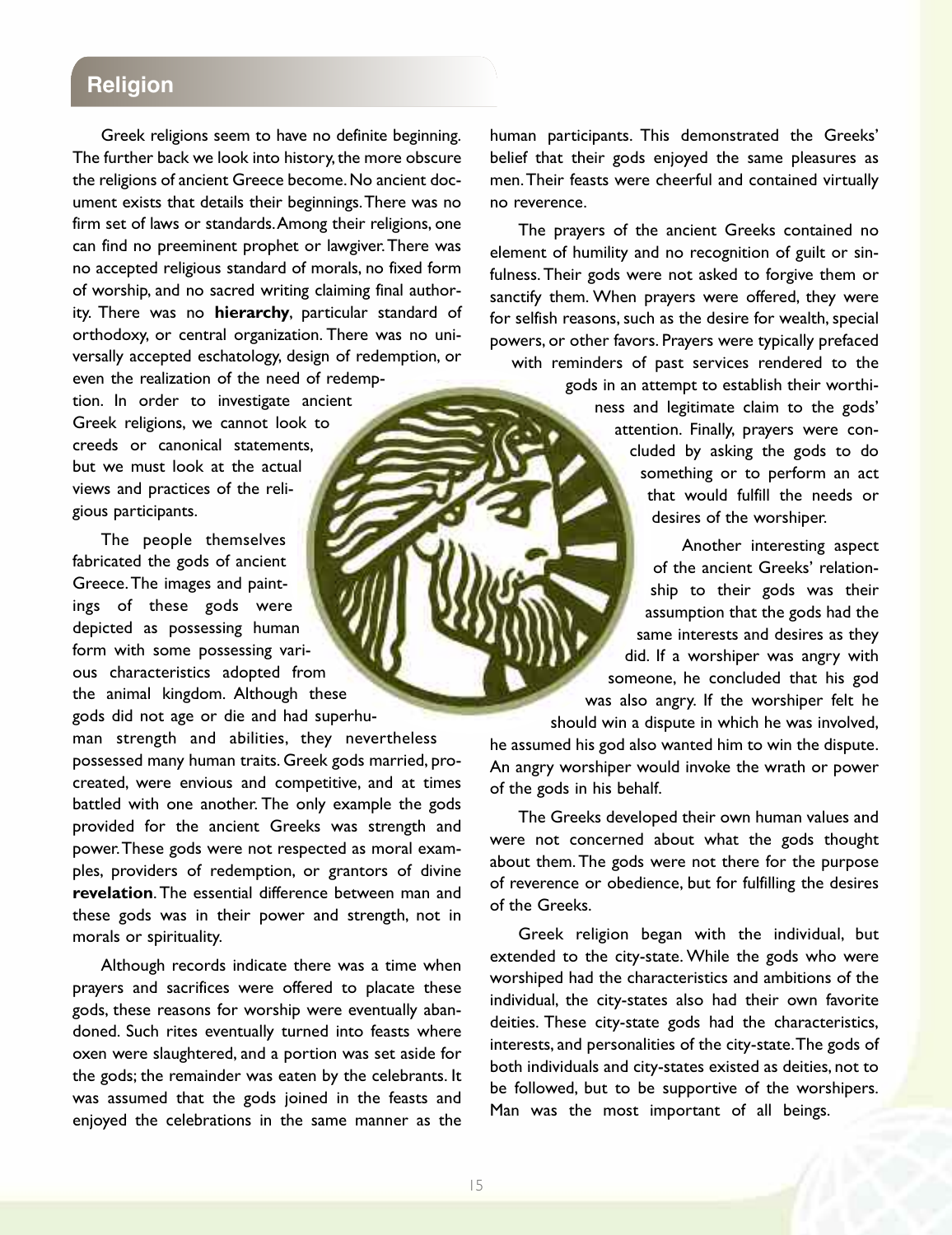Although gods were believed by many to exist, they were subservient to humans.The gods were thought to have super-human powers.They did not exist in order to solicit reverence or obedience, but rather to help the

believer attain his desires or support his endeavors. In ancient Greece, man was always most important, despite his belief in a multitude of gods.

|      | Answer true or false to the following statements.                                                        |
|------|----------------------------------------------------------------------------------------------------------|
| 1.43 | The exact beginnings of ancient Greek religions are unclear.                                             |
| 1.44 | Ancient Greek religions were very well organized and documented.                                         |
| 1.45 | The gods of ancient Greece were fabricated by the people themselves.                                     |
| 1.46 | The gods of ancient Greece had human form and traits but possessed superhuman<br>strength and abilities. |
| 1.47 | The ancient Greek gods provided good, moral examples for the people.                                     |
| 1.48 | In answer to prayers, the ancient Greek gods granted forgiveness and<br>sanctification.                  |
| 1.49 | Ancient Greeks assumed their gods shared their same interests.                                           |
| 1.50 | Each city-state had its own favorite deities.                                                            |
| 1.51 | To the ancient Greek people, the gods were of utmost importance.                                         |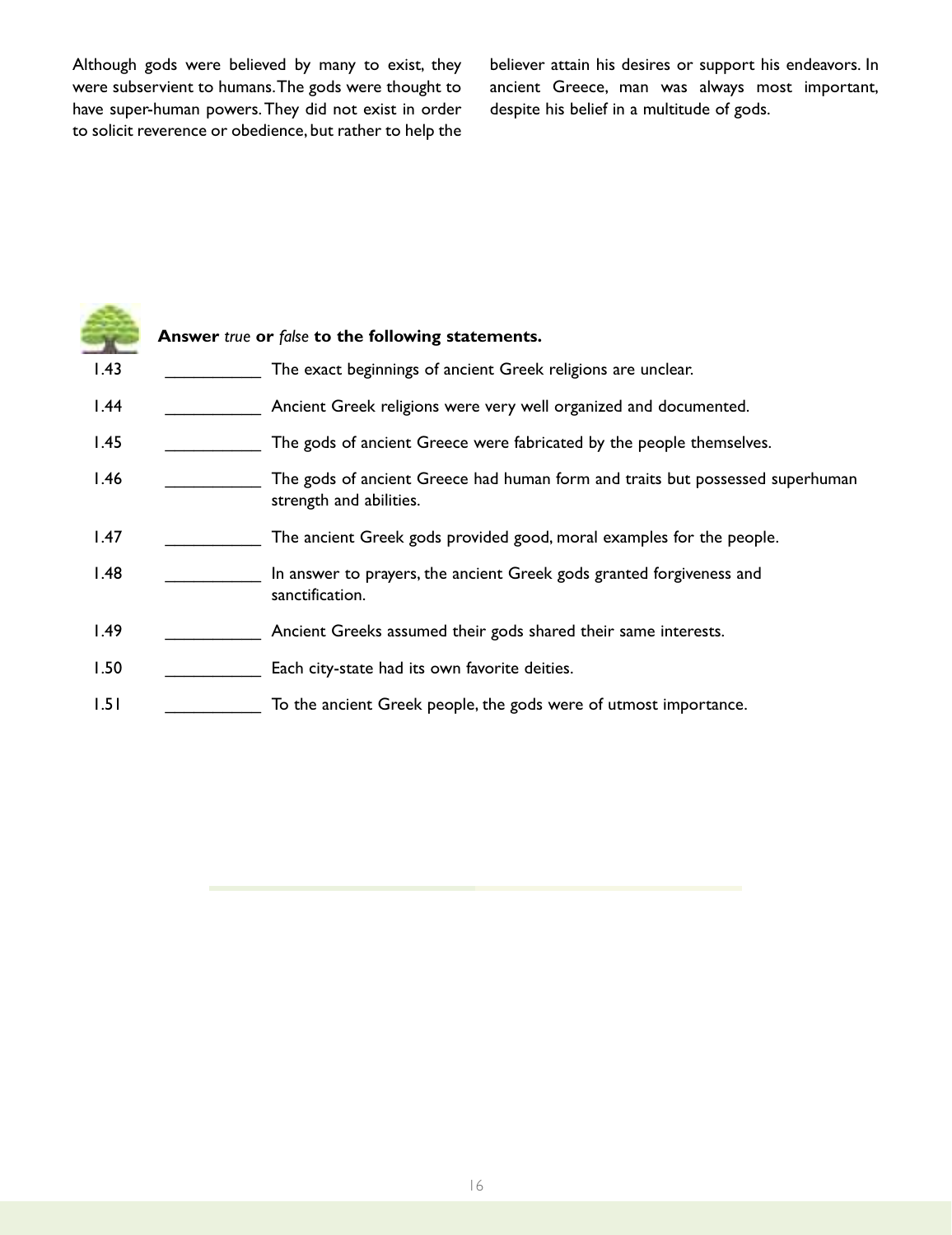#### **Philosophy**



**The Greek worldview developed from simplistic superstition to complex rationality**

**The Greeks and Reason.** In the earlier part of ancient Greek history, we find that most people who had questions about the world were satisfied with answers provided in their poetry, sculpture, and paintings.When such works left something unexplained, the Greeks were satisfied in assuming their gods were at work everywhere and were responsible for any unexplained phenomena. By the end of the sixth century, this naive outlook changed. The ancient Greeks adopted a rational desire to understand and explain the world around them.Their inquiries were approached in three main forms that, although they overlapped, had their own special aspect and their own distinctive laws.The

three areas of rational inquiry were in mathematics, philosophy, and natural science.

**Mathematics.** The recorded beginnings of rational inquiries about life and nature were in the field of mathematics and were led by a man named **Thales.**Although his specialty was mathematics, Thales is often referred to as the founder of Greek philosophy and was considered one of the Seven Wise Men of Greece. He was widely known for his knowledge of astronomy after predicting the eclipse of the sun that occurred on May 28 in 585 B.C. He is also credited for introducing geometry to Greece.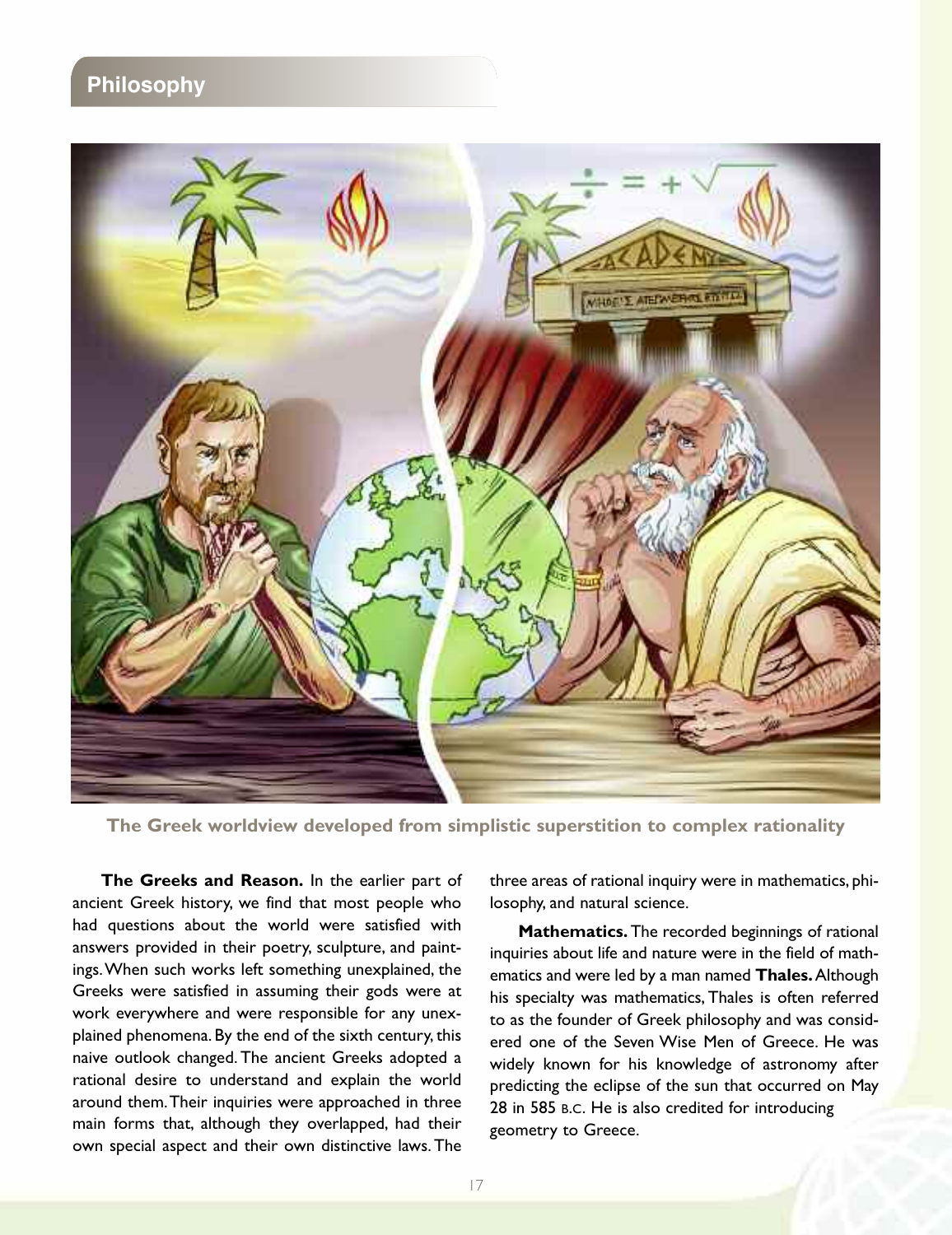

As mathematicians,Thales and his followers sought to find rational answers to all phenomena in numbers. Their theory was that people could understand all things if they could understand the numbers that governed them. Interestingly, according to Thales, the common denominator of all things was water. He believed that everything proceeded from water and would eventually return to water.

Led by Thales, the Ionians were probably the first people to toss out the supernatural altogether. While their neighbors paid tribute to a variety of gods,Thales and his followers attributed everything to nature. To them, there were no gods and no supernatural activities. There was only nature, and by gaining an understanding of nature, one could find answers to everything. This philosophy came to be known as the Ionian science of nature and served as the basis for many of the theories that followed. One could say that Thales and the Ionians were the founders of secularism.

A nature-philosopher who followed Thales was **Anaximander** (611–547 B.C.). Anaximander believed that air, water, and fire were the essential forms of all life. He referred to these elements as boundless forms from which all things arise and to which they all eventually return. Anaximander was awe-struck by the existence of a series of opposites in the earth. For example, hot and cold, wet and dry, and many other opposites were the "elements" of nature.Anaximander argued that Thales made the wet too important at the expense of the dry. In a preserved fragment of his writings,Anaximander said that things "give satisfaction and reparation to one another for their injustice, as is appointed according to the ordering of time." His perspective of justice and injustice refers to the encroachment of one opposite upon another.

According to his beliefs, the formation of the world was due to the "separating out" of the opposites.Anaximander's view of the earth was a bizarre mixture of scientific intuition and primitive theory. On the one hand, he held that the earth does not rest on anything but swings free in space. His reasoning was that there is nothing to make it fall in one direction rather than another, because his system of opposites was incompatible with the assumption of an absolute up or down. On the other hand, he gave the earth a shape between a disc and a sphere. He regarded the earth as shaped like a short cylinder.

Concerning living beings,Anaximander held that all life came from the sea and that the present forms of animals were the result of adaptation to a fresh environment. He regarded sea animals, such as certain sharks or dogfish, as intermediaries between fishes and land animals. He believed that humans descended from an animal of another species. Anaximander's theory was based on the observation that humans require a prolonged period of nursing, while the young of other species soon find food for themselves. Anaximander concluded from this that if man had always been as he is, he would have never survived. Although Charles Darwin is often referred to as the "father of evolution," the theory of evolution actually began with Thales and Anaximander.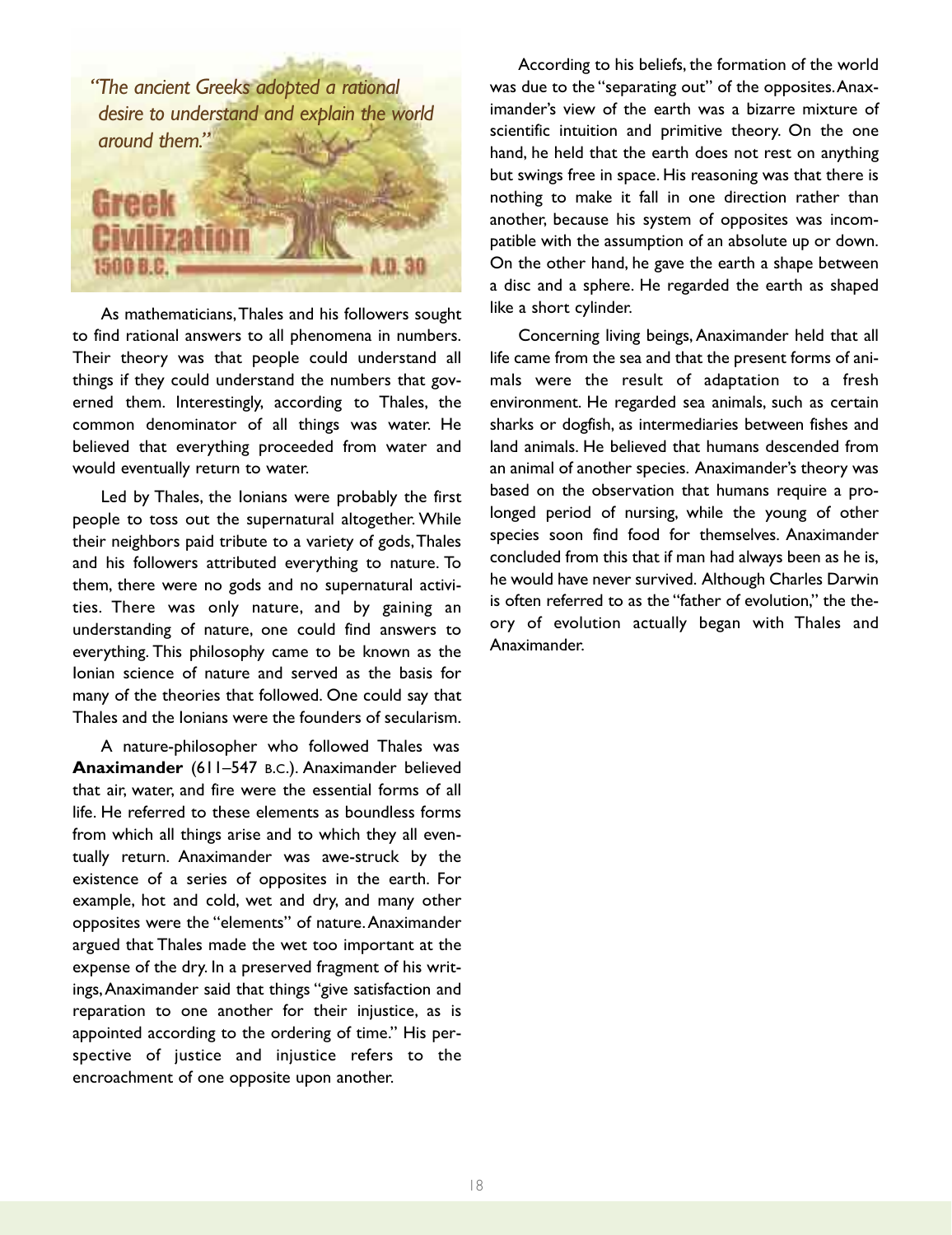## **Answer these questions.** 1.52 When did the Greeks begin to adopt a rational view of the world around them? \_\_\_\_\_\_\_\_\_\_\_\_\_\_\_\_\_\_\_\_\_\_\_\_\_\_\_\_\_\_\_\_\_\_\_\_\_\_\_\_\_\_\_\_\_\_\_\_\_\_\_\_\_\_\_\_\_\_\_\_\_\_\_\_\_\_\_\_\_\_\_\_\_\_ 1.53 What were the three rational approaches of inquiry? a.  $b.$  $c.$ 1.54 What was the specialty of Thales? The state of the state of the state of the state of the state of the state of the state of the state of the state of the state of the state of the state of the state of the state of t \_\_\_\_\_\_\_\_\_\_\_\_\_\_\_\_\_\_\_\_\_\_\_\_\_\_\_\_\_\_\_\_\_\_\_\_\_\_\_\_\_\_\_\_\_\_\_\_\_\_\_\_\_\_\_\_\_\_\_\_\_\_\_\_\_\_\_\_\_\_\_\_\_\_ 1.55 Which form of mathematics did Thales introduce to Greece? \_\_\_\_\_\_\_\_\_\_\_\_\_\_\_\_\_\_\_\_\_\_\_\_\_\_\_\_\_\_\_\_\_\_\_\_\_\_\_\_\_\_\_\_\_\_\_\_\_\_\_\_\_\_\_\_\_\_\_\_\_\_\_\_\_\_\_\_\_\_\_\_\_\_ 1.56 What did Thales believe was required to rationally understand all phenomena?



#### **Complete these activities.**

| 1.57 | Thales believed everything proceeded from |  |  |
|------|-------------------------------------------|--|--|
|      | eventually return to                      |  |  |

\_\_\_\_\_\_\_\_\_\_\_\_\_\_\_\_\_\_\_\_\_\_\_\_\_\_\_\_\_\_\_\_\_\_\_\_\_\_\_\_\_\_\_\_\_\_\_\_\_\_\_\_\_\_\_\_\_\_\_\_\_\_\_\_\_\_\_\_\_\_\_\_\_\_

\_\_\_\_\_\_\_\_\_\_\_\_\_\_\_\_\_\_\_\_\_\_\_\_\_\_\_\_\_\_\_\_\_\_\_\_\_\_\_\_\_\_\_\_\_\_\_\_\_\_\_\_\_\_\_\_\_\_\_\_\_\_\_\_\_\_\_\_\_\_\_\_\_\_

\_\_\_\_\_\_\_\_\_\_\_\_\_\_\_\_\_\_\_\_\_\_\_\_\_\_\_\_\_\_\_\_\_\_\_\_\_\_\_\_\_\_\_\_\_\_\_\_\_\_\_\_\_\_\_\_\_\_\_\_\_\_\_\_\_\_\_\_\_\_\_\_\_\_

\_\_\_\_\_\_\_\_\_\_\_\_\_\_\_\_\_\_\_\_\_\_\_\_\_\_\_\_\_\_\_\_\_\_\_\_\_\_\_\_\_\_\_\_\_\_\_\_\_\_\_\_\_\_\_\_\_\_\_\_\_\_\_\_\_\_\_\_\_\_\_\_\_\_

\_\_\_\_\_\_\_\_\_\_\_\_\_\_\_\_\_\_\_\_\_\_\_\_\_\_\_\_\_\_\_\_\_\_\_\_\_\_\_\_\_\_\_\_\_\_\_\_\_\_\_\_\_\_\_\_\_\_\_\_\_\_\_\_\_\_\_\_\_\_\_\_\_ .

\_\_\_\_\_\_\_\_\_\_\_\_\_\_\_\_\_\_\_\_\_\_\_\_\_\_\_\_\_\_\_\_\_\_\_\_\_\_\_\_\_\_\_\_\_\_\_\_\_\_\_\_\_\_\_\_\_\_\_\_\_\_\_\_\_\_\_\_\_\_\_\_\_\_

1.58 What is the Ionian science of nature? \_\_\_\_\_\_\_\_\_\_\_\_\_\_\_\_\_\_\_\_\_\_\_\_\_\_\_\_\_\_\_\_\_\_\_\_\_\_\_\_\_\_\_\_\_\_

1.59 Which elements did Anaximander believe to be the essential forms of all life?

1.60 According to Anaximander's beliefs, the formation of the world was due to the "separating out of the  $\overline{\phantom{a}}$ 

1.61 Anaximander believed that all life came from the \_\_\_\_\_\_\_\_\_\_\_\_\_\_\_\_\_\_\_\_\_\_\_\_\_\_\_

1.62 Anaximander regarded sharks or dogfish to be \_\_\_\_\_\_\_\_\_\_\_\_\_\_\_\_\_\_\_\_\_\_\_\_\_\_\_\_\_\_\_\_\_\_\_\_\_\_\_

1.63 Upon what did Anaximander base his theory that humanity descended from animals?

1.64 Thales and Anaximander could rightly be referred to as the "fathers of \_\_\_\_\_\_\_\_\_\_\_\_\_\_\_\_\_\_\_\_\_\_\_\_\_\_\_ ."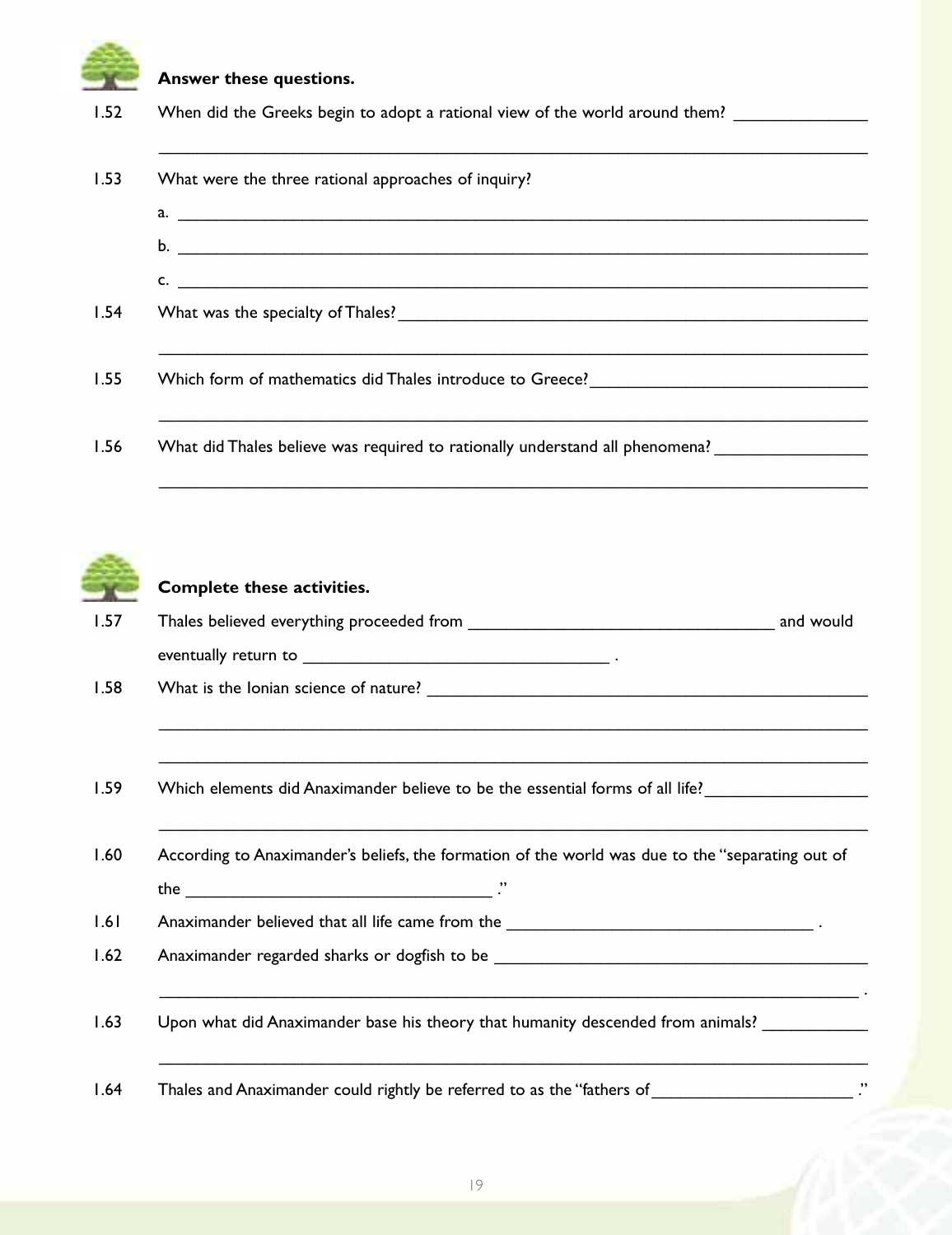**The Nature of Reality.** The philosophers attempted to find the answers behind all phenomena by the use of words rather than numbers. **Plato, Socrates,** and **Aristotle** were the best known of these philosophers.They believed that answers to questions "What is the origin of all things?" and "What is the nature of all things?" could be answered by intense thought and dialogue.These philosophers laid the foundation for logic, critical thinking, and rhetoric.

One question that was dealt with by the philosophers was the question of reality: "What is really real?" Plato divided the world into two realms—the material and the non-material.The material contained all tangible or material matter. The non-material involved intangibles such as ideals and morals. Plato believed that the material world was insignificant and stressed that only the non-deteriorating mattered.

At first glance, his philosophy appears morally appealing; however, it is exactly the opposite of morality. Because of Plato's attempt to separate the tangible from the intangible, he believed that what happened in the world or what was done with the body was of no consequence.

Consider some of the implications of this philosophy. Productivity is not important because you "can't take it with you." Sexual immorality and promiscuity are allowed since these are acts performed with the body, which will eventually die and rot away.The earth does not have to be cared for since it is all material.

These are but a few of the many implications, and all are contrary to God's teaching concerning productivity, morality, and His creation.



#### **Answer the following questions.**

| 1.65 | Who are the best-known Greek philosophers? |  |  |
|------|--------------------------------------------|--|--|
|      |                                            |  |  |

- 1.66 Who divided the world into two realms and what were they?
- 1.67 What are some of the dangerous implications of Plato's worldview?

\_\_\_\_\_\_\_\_\_\_\_\_\_\_\_\_\_\_\_\_\_\_\_\_\_\_\_\_\_\_\_\_\_\_\_\_\_\_\_\_\_\_\_\_\_\_\_\_\_\_\_\_\_\_\_\_\_\_\_\_\_\_\_\_\_\_\_\_\_\_\_\_\_\_

\_\_\_\_\_\_\_\_\_\_\_\_\_\_\_\_\_\_\_\_\_\_\_\_\_\_\_\_\_\_\_\_\_\_\_\_\_\_\_\_\_\_\_\_\_\_\_\_\_\_\_\_\_\_\_\_\_\_\_\_\_\_\_\_\_\_\_\_\_\_\_\_\_\_

\_\_\_\_\_\_\_\_\_\_\_\_\_\_\_\_\_\_\_\_\_\_\_\_\_\_\_\_\_\_\_\_\_\_\_\_\_\_\_\_\_\_\_\_\_\_\_\_\_\_\_\_\_\_\_\_\_\_\_\_\_\_\_\_\_\_\_\_\_\_\_\_\_\_

\_\_\_\_\_\_\_\_\_\_\_\_\_\_\_\_\_\_\_\_\_\_\_\_\_\_\_\_\_\_\_\_\_\_\_\_\_\_\_\_\_\_\_\_\_\_\_\_\_\_\_\_\_\_\_\_\_\_\_\_\_\_\_\_\_\_\_\_\_\_\_\_\_\_

\_\_\_\_\_\_\_\_\_\_\_\_\_\_\_\_\_\_\_\_\_\_\_\_\_\_\_\_\_\_\_\_\_\_\_\_\_\_\_\_\_\_\_\_\_\_\_\_\_\_\_\_\_\_\_\_\_\_\_\_\_\_\_\_\_\_\_\_\_\_\_\_\_\_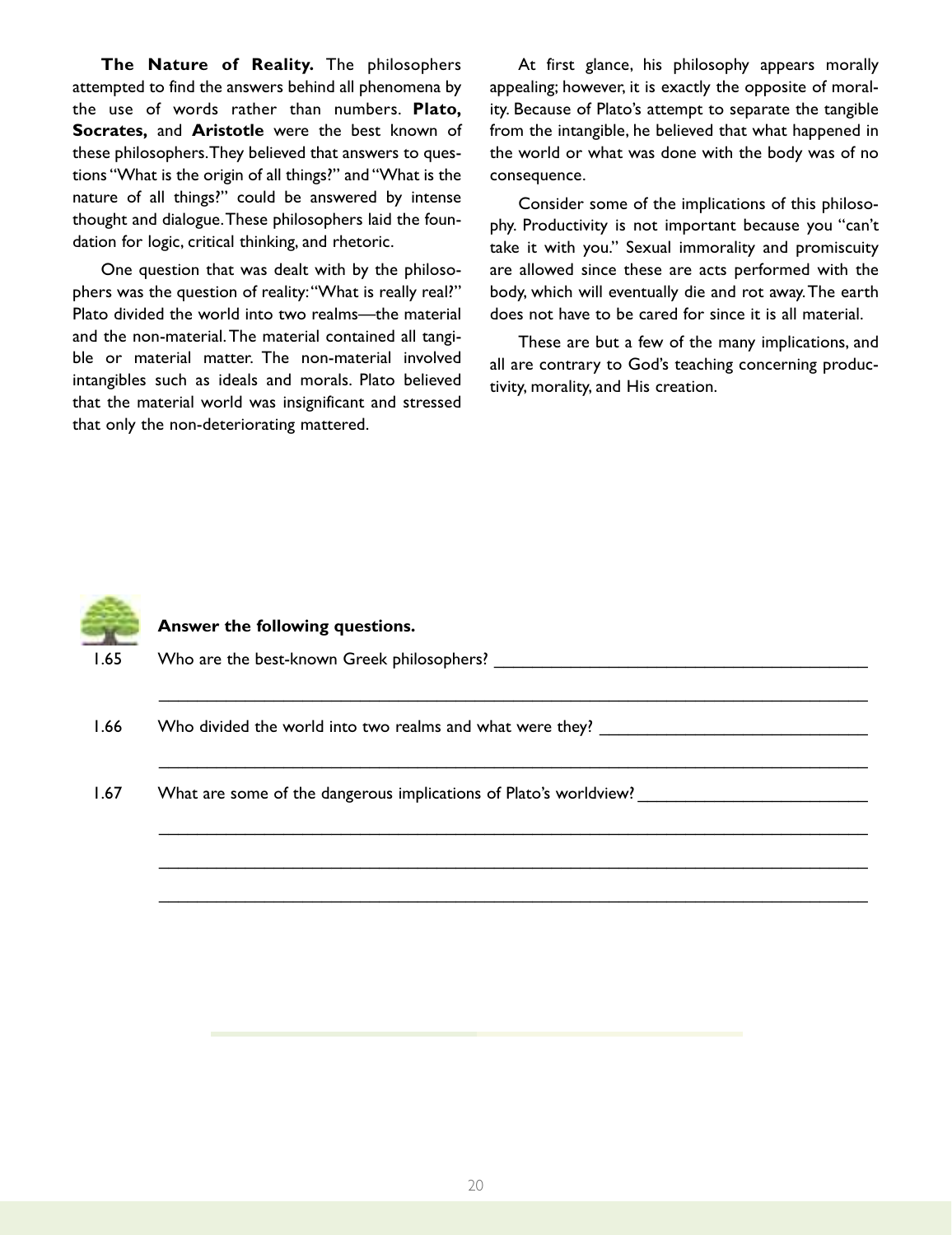**Natural Science.** The third form of inquiry was natural science. Its method to explain phenomena was in observation and experiment. Careful attention was paid to known facts, and these facts were recorded.The most practical and successful of these inquiries was in the field of medicine.The best known of these scientists was **Hippocrates** of Cos (479–399 B.C.), who broke away from all beliefs in supernatural cures and developed an entire system of medicine based on scientific method.

The Hippocratic Oath, attributed to Hippocrates, is still administered to those earning a medical degree and entering the practice of medicine.Through the ages, the Hippocratic Oath has been seen in many versions. One version, approved by the American Medical Association, is as follows:

*You do solemnly swear, each by whatever he or she holds most sacred.*

*That you will be loyal to the Profession of Medicine and just and generous to its members.*

*That you will lead your lives and practice your art in uprightness and honor.*

*That into whatsoever house you shall enter, it shall be for the good of the sick to the utmost of your power, your holding yourselves far aloof from wrong, from corruption, from the tempting of others to vice.*

*That you will exercise your art solely for the cure of your patients, and will give no drug, perform no operation, for a criminal purpose, even if solicited, far less suggest it.*

*That whatsoever you shall see or hear of the lives of men or women, which is not fitting to be spoken, you will keep inviolably secret.These things do you swear.*

*Let each bow the head in sign of acquiescence.And now, if you will be true to this, your oath, may prosperity and good repute be ever yours; the opposite, if you shall prove yourselves forsworn.*

We have already mentioned Plato and his philosophy of separating the tangible from the intangible. Now, let us briefly look at Aristotle, one of Plato's most promising students. Aristotle was born in 384 B.C. At age seventeen, he was sent to study at Plato's Academy in Athens, where he remained for twenty years until the death of Plato in 347 B.C. Although Aristotle was the most successful student at theAcademy, he did not suc*"The philosophers attempted to find the answers behind all phenomena by the use of words rather than numbers."*



ceed Plato as its head because of their opposing views on several fundamental philosophical issues, especially regarding Plato's theory of ideas. Although Plato believed that the material world was of little concern, Aristotle did not believe that the realm of ideas was the only thing that mattered.

Aristotle agreed with Plato that the cosmos is rationally designed and that philosophy can come to know absolute truths by studying universal forms. Where they differed was that Aristotle thought that one could find the universal in material things, while Plato believed the universal exists apart from particular things, and that material things are only a shadow of true reality, which exists in the realm of ideas. Plato believed that only pure mathematical reasoning was necessary.Aristotle, on the other hand, thought that it was also necessary to undertake detailed investigations of nature, which include subjects such as physics, mechanics, and biology. Aristotle observed the world around him and reasoned from a particular knowledge to a universal knowledge. Because of this approach, Aristotle became recognized as the founder of the scientific method.

**The Organic View of Nature.** Over time, ancient Greece began to look at nature as the point from which everything originated. In order to understand oneself, the personal intuitive experiences of man, the physical world, and all that takes place within it, one had to understand nature. Nature was viewed as more than the material world. It was the beginning and end of all else. Nature was viewed as the power that began all things and mechanically worked them toward particular points, depending upon its own laws. (How humanity began, all aspects of which he became, and everything that happens was dependent upon nature and its laws.) Even man's death was nothing more than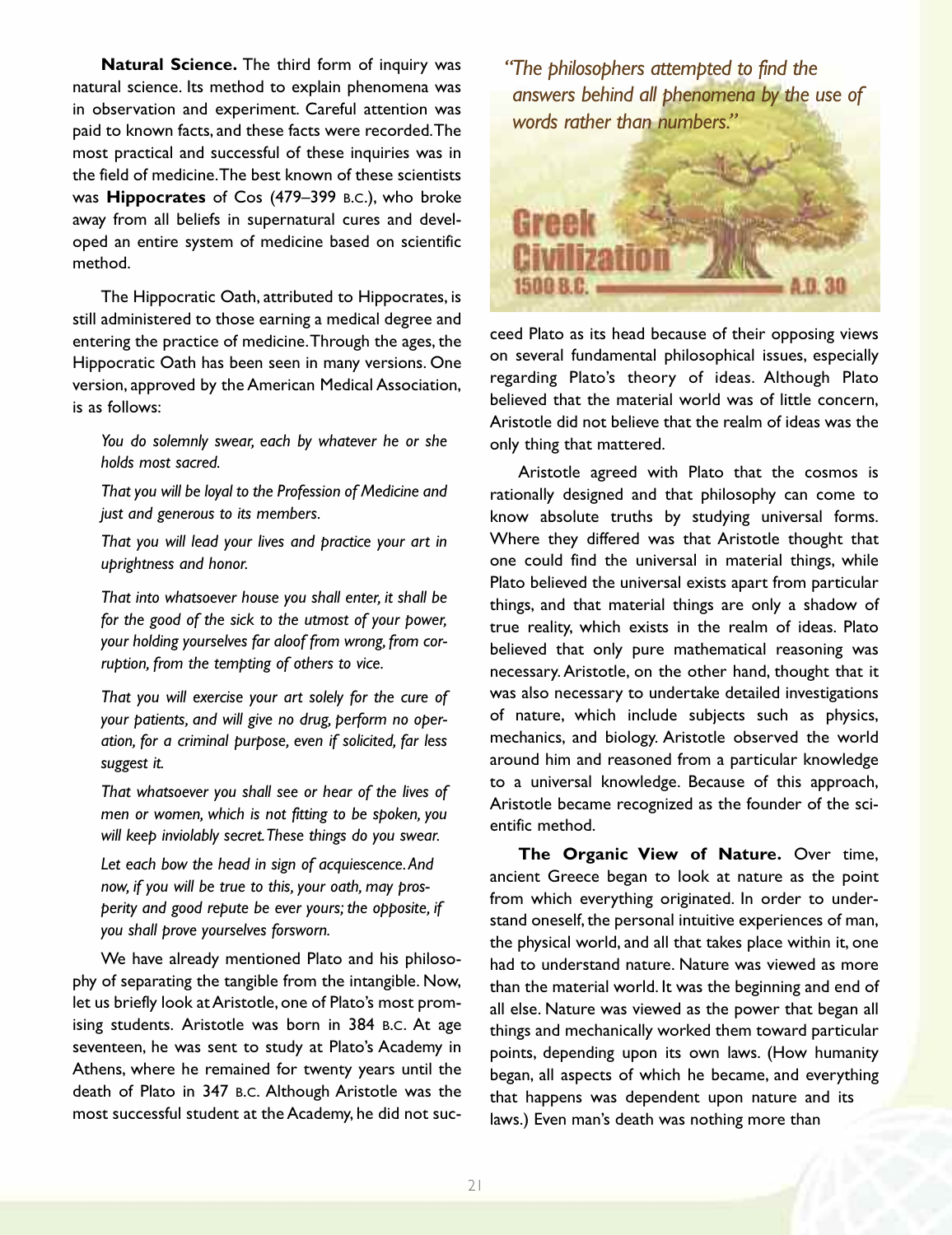an elementary mechanical process of decay. Rather than being created and controlled by God, nature became a power in and of itself.

Clearly this mechanistic philosophy of nature and man had no explanation and motivation for a posture that preferred to abide by certain set values.Morals and values were but noble illusions to an all-inclusive, mechanistic interpretation of things, persons, and events.

**Socrates**, although fascinated by this purely organic view of nature, nevertheless considered it inadequate. He agreed that, although many questions could be answered by this organic approach, much was left unexplained. Socrates realized that, in its ultimate analysis, this approach made a shambles of the basic question of human inquiry—how to connect humanity's own intuitive, immediate judgments, and reflections to this mechanical process. Concerning man's behavior, striving, and findings, there were the undeniable categories of purposeful and involuntary, good and bad, fitting and unfitting. A paraphrase of Socrates' agonizing question is: Could these qualifications be absent in the phenomena of nature if nature was to be understood or truly connected with man in an organic whole? Socrates believed that an organic view of nature was insufficient and confusing if these questions were not answered.Yet, while they disagreed on some points, both Plato and Socrates believed the answers to all questions could ultimately be found in nature.



**Complete these activities.**

1.68 What is the Hippocratic Oath? **What is the Hippocratic Oath?** 

1.69 Who was Plato's most promising student? \_\_\_\_\_\_\_\_\_\_\_\_\_\_\_\_\_\_\_\_\_\_\_\_\_\_\_\_\_\_\_\_\_\_\_

1.70 For what reason is Aristotle known as the founder of the scientific method?

1.71 Rather than being created and controlled by God, \_\_\_\_\_\_\_\_\_\_\_\_\_\_\_\_\_\_\_\_\_\_\_\_\_\_\_\_\_\_\_\_\_\_\_ became a power in and of itself.

1.72 How did Plato and Socrates differ in their view of material things?



#### **For Thought and Discussion…**

1.73 With a parent or teacher, discuss some of the similarities between ancient Greek beliefs and practices and those you have seen in the world today.

\_\_\_\_\_\_\_\_\_\_\_\_\_\_\_\_\_\_\_\_\_\_\_\_\_\_\_\_\_\_\_\_\_\_\_\_\_\_\_\_\_\_\_\_\_\_\_\_\_\_\_\_\_\_\_\_\_\_\_\_\_\_\_\_\_\_\_\_\_\_\_\_\_\_

\_\_\_\_\_\_\_\_\_\_\_\_\_\_\_\_\_\_\_\_\_\_\_\_\_\_\_\_\_\_\_\_\_\_\_\_\_\_\_\_\_\_\_\_\_\_\_\_\_\_\_\_\_\_\_\_\_\_\_\_\_\_\_\_\_\_\_\_\_\_\_\_\_\_

\_\_\_\_\_\_\_\_\_\_\_\_\_\_\_\_\_\_\_\_\_\_\_\_\_\_\_\_\_\_\_\_\_\_\_\_\_\_\_\_\_\_\_\_\_\_\_\_\_\_\_\_\_\_\_\_\_\_\_\_\_\_\_\_\_\_\_\_\_\_\_\_\_\_

\_\_\_\_\_\_\_\_\_\_\_\_\_\_\_\_\_\_\_\_\_\_\_\_\_\_\_\_\_\_\_\_\_\_\_\_\_\_\_\_\_\_\_\_\_\_\_\_\_\_\_\_\_\_\_\_\_\_\_\_\_\_\_\_\_\_\_\_\_\_\_\_\_\_

\_\_\_\_\_\_\_\_\_\_\_\_\_\_\_\_\_\_\_\_\_\_\_\_\_\_\_\_\_\_\_\_\_\_\_\_\_\_\_\_\_\_\_\_\_\_\_\_\_\_\_\_\_\_\_\_\_\_\_\_\_\_\_\_\_\_\_\_\_\_\_\_\_\_





Review the material in this section to prepare for the Self Test.The Self Test will check your understanding of this section.Any items you miss on this test will show you what areas you need to restudy.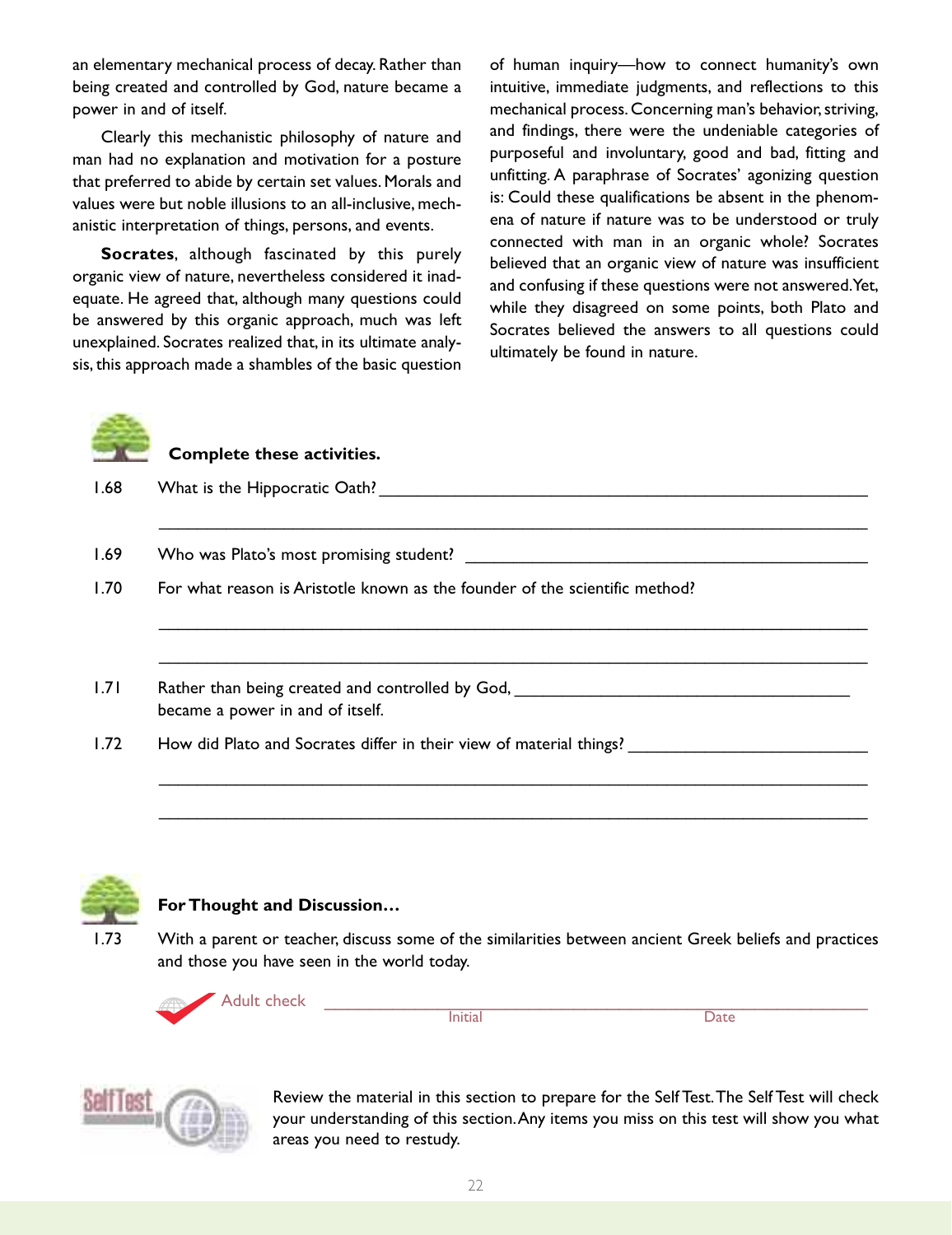# Critical Thinking

# How is contemporary America similar to ancient Greece?



Adult check \_\_\_\_\_\_\_\_\_\_\_\_\_\_\_\_\_\_\_\_\_\_\_\_\_\_\_\_\_\_\_\_\_\_\_\_\_\_\_\_\_\_\_\_\_\_\_\_ Initial Date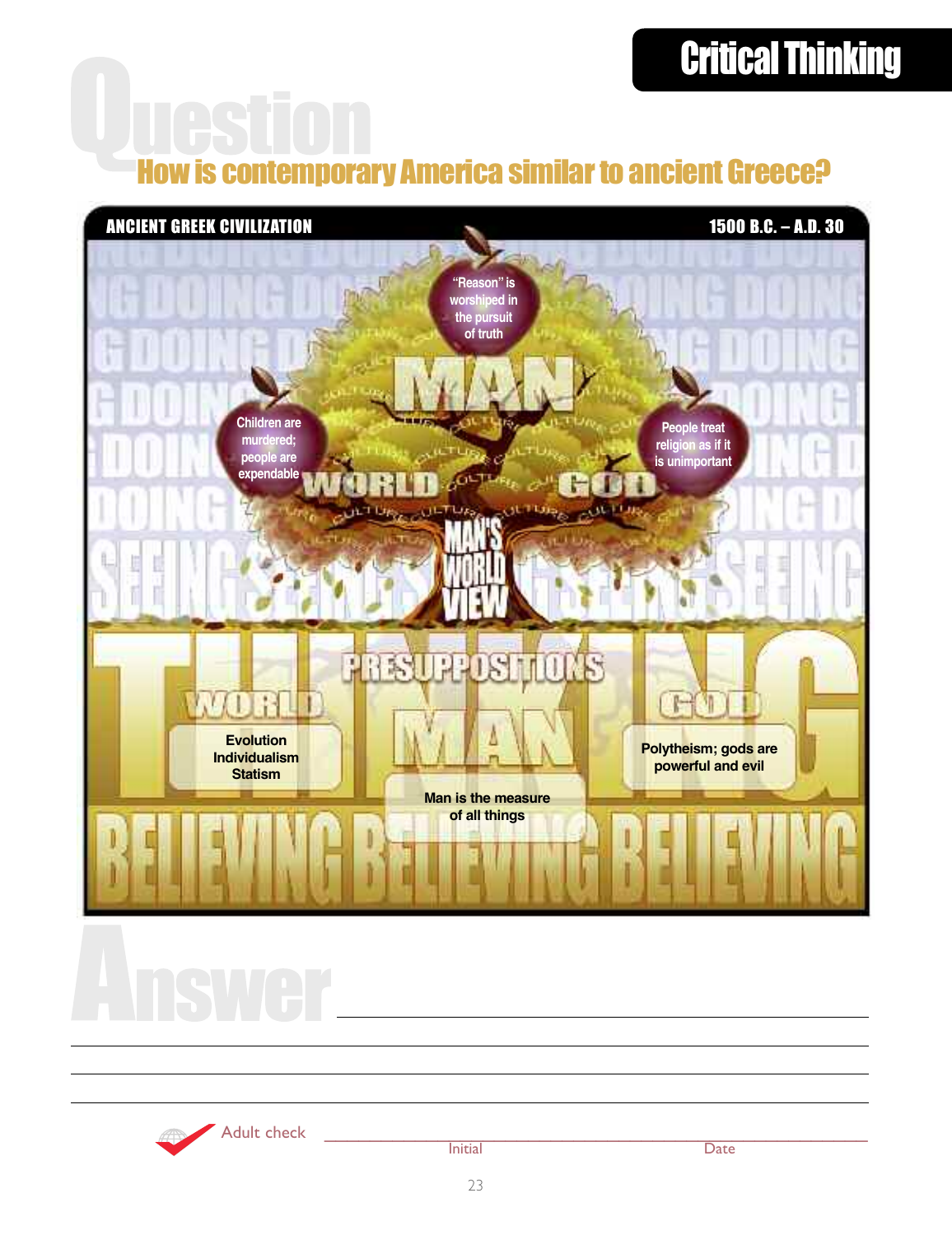## **SELF TEST 1**

**Answer** true **or** false **for each of the following statements** (each answer, 2 points).

1.01 **Worldviews have nothing to do with religion, politics, or the arts.** 1.02 \_\_\_\_\_\_\_\_\_\_\_\_\_\_\_ To be secular is to be without religion. 1.03 \_\_\_\_\_\_\_\_\_\_\_\_\_ What we believe about the creation of the world can affect our worldview. 1.04 **Leaper** Everyone has a worldview. 1.05 \_\_\_\_\_\_\_\_\_\_\_\_\_\_ Worldviews develop over short periods of time. 1.06 \_\_\_\_\_\_\_\_\_\_\_\_\_\_\_\_\_ Worldviews affect opinions. 1.07 **\_\_\_\_\_\_\_\_\_\_** Civilizations develop worldviews through their heritage. 1.08 \_\_\_\_\_\_\_\_\_\_\_\_\_\_\_\_ Americans are a part of Western civilization. 1.09 **I.09** In ancient times, Western civilization referred to countries south of the equator. 1.010 \_\_\_\_\_\_\_\_\_\_\_\_\_\_\_\_\_ Ancient Greece appears in history as early as 1,500 B.C. 1.011 \_\_\_\_\_\_\_\_\_\_\_\_\_\_ The government of ancient Greece was a unified, national government. 1.012 \_\_\_\_\_\_\_\_\_\_\_\_\_\_ A tyrant in an ancient Greek city-state was always cruel. 1.013 \_\_\_\_\_\_\_\_\_\_ Most ancient Greek city-states required property ownership to qualify for citizenship. 1.014 \_\_\_\_\_\_\_\_\_\_ Sparta believed strongly in individualism. 1.015 Children were often murdered in both Athens and Sparta.

#### **Fill in the blanks with the correct answer from the vocabulary list** (each answer, 4 points).

#### **Vocabulary**

| Anaximander<br>biblical |                           | culture<br>infanticide | material<br>oligarchy | reason<br>Socrates                                                                       | statism<br><b>Thales</b> |  |
|-------------------------|---------------------------|------------------------|-----------------------|------------------------------------------------------------------------------------------|--------------------------|--|
| 1.016                   |                           |                        | worldview.            | One who perceives or interprets things according to the teaching of Scripture has a      |                          |  |
| 1.017                   |                           |                        |                       |                                                                                          |                          |  |
| 1.018                   |                           |                        |                       |                                                                                          |                          |  |
| 1.019                   |                           |                        |                       | When the ancient Greeks did not want a child, they committed __________________________. |                          |  |
| 1.020                   | good of the entire group. |                        |                       |                                                                                          |                          |  |
| 1.021                   |                           |                        |                       | The Greeks depended upon human the state of the contract than divine revelation.         |                          |  |
| 1.022                   |                           |                        |                       |                                                                                          |                          |  |